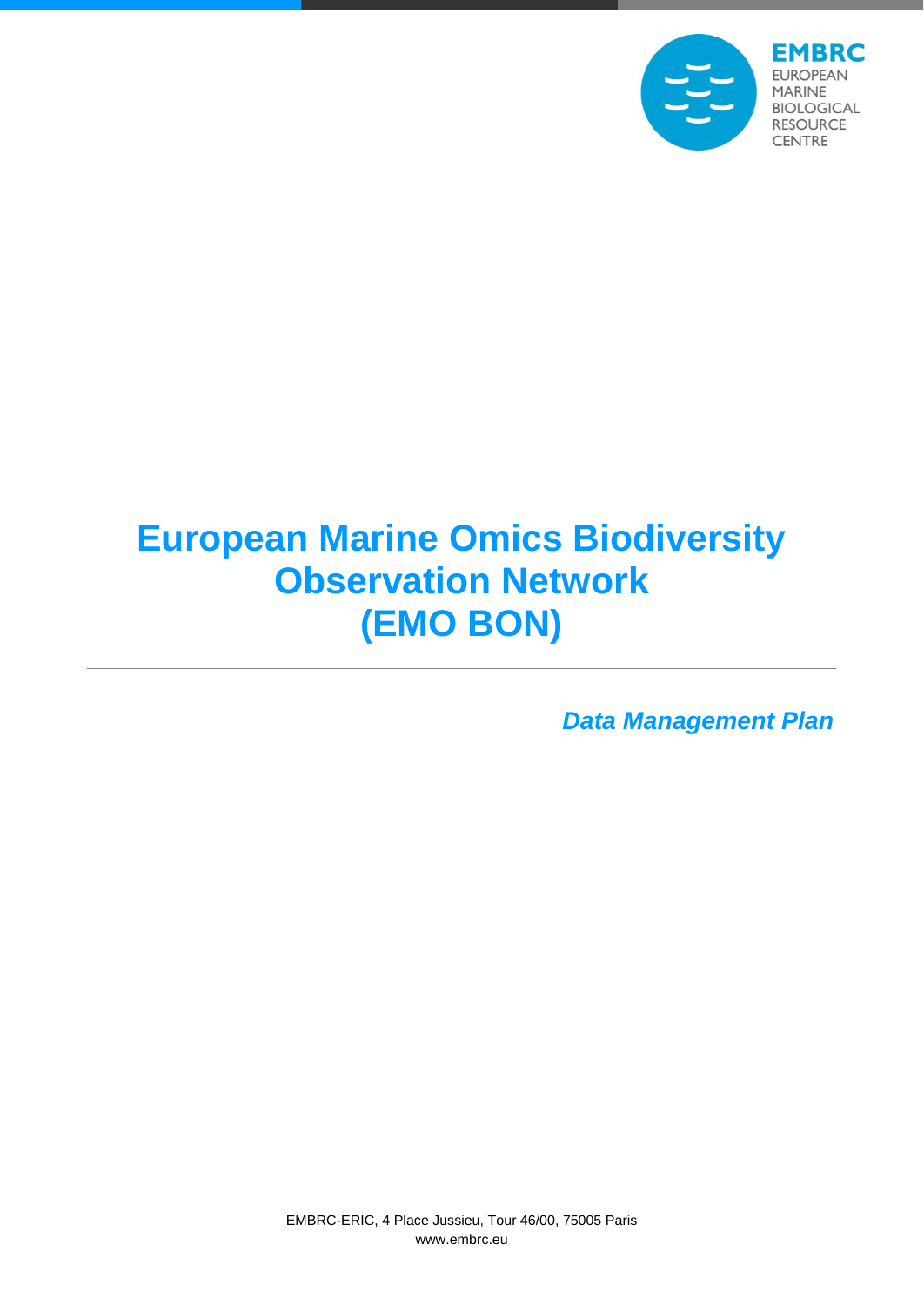

### European Marine Omics Biodiversity Observation Network (EMO BON) – Data Management Plan

*Ioulia Santi1,2 , Ibon Cancio<sup>3</sup> , Erwan Corre<sup>4</sup> , Cymon J. Cox<sup>5</sup> , Katrina Exter<sup>6</sup> , Mark Hoebeke<sup>5</sup> , Anne Emmanuelle Kervella1,4 , Arnaud Laroquette<sup>1</sup> , Christina Pavloudi<sup>2</sup> , Marc Portier 6 , Nicolas Pade<sup>1</sup>*

*1 European Marine Biological Resource Centre (EMBRC-ERIC) Headquarters, Paris, France 2 Hellenic Centre for Marine Research (HCMR), Institute of Marine Biology, Biotechnology and Aquaculture (IMBBC), Heraklion, Greece*

*3 Research Centre for Experimental Marine Biology and Biotechnology of Plentzia (PiE-UPV/EHU), University of the Basque Country (UPV/EHU), Plentzia, Spain* 

*4 Sorbonne University, CNRS, Station Biologique de Roscoff, Roscoff France*

*5 Centro de Ciências do Mar (CCMAR), Universidade do Algarve, Faro, Portugal*

*6 Flanders Marine Institute (VLIZ), Ostende, Belgium*

### Version 1.0

#### February 2022

Contact:

#### **Ioulia Santi**

#### **European Marine Biological Resource Centre**

Paris Headquarters 4 Place Jussieu, Tour 46/00, 1er étage, bureau 101 75252 Paris Cedex 05 (FR)

[www.embrc.eu](http://www.embrc.eu/) Email: [ioulia.santi@embrc.eu](mailto:ioulia.santi@embrc.eu) Phone: +30 2 81 03 37 727 Mobile: +30 6 94 51 78 545

*How to cite:*

*Ioulia Santi, Ibon Cancio, Erwan Corre, Cymon J. Cox, Katrina Exter, Mark Hoebeke, Anne Emmanuelle Kervella, Arnaud Laroquette, Christina Pavloudi, Marc Portier, Nicolas Pade. European Marine Omics Biodiversity Observation Network (EMO BON) – Data Management Plan. Version 1.0, April 2022. DOI: XXX*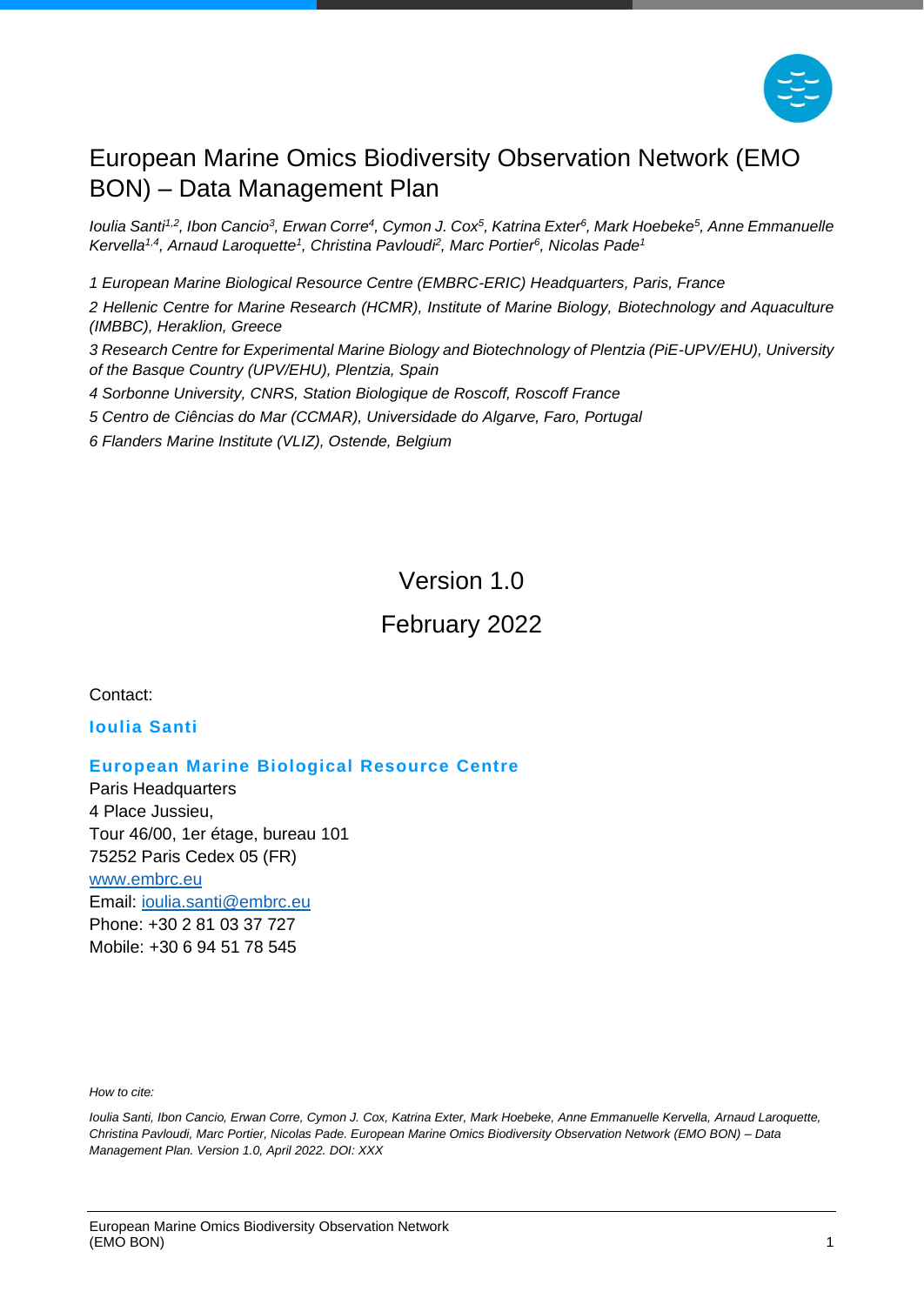

### **Table of contents**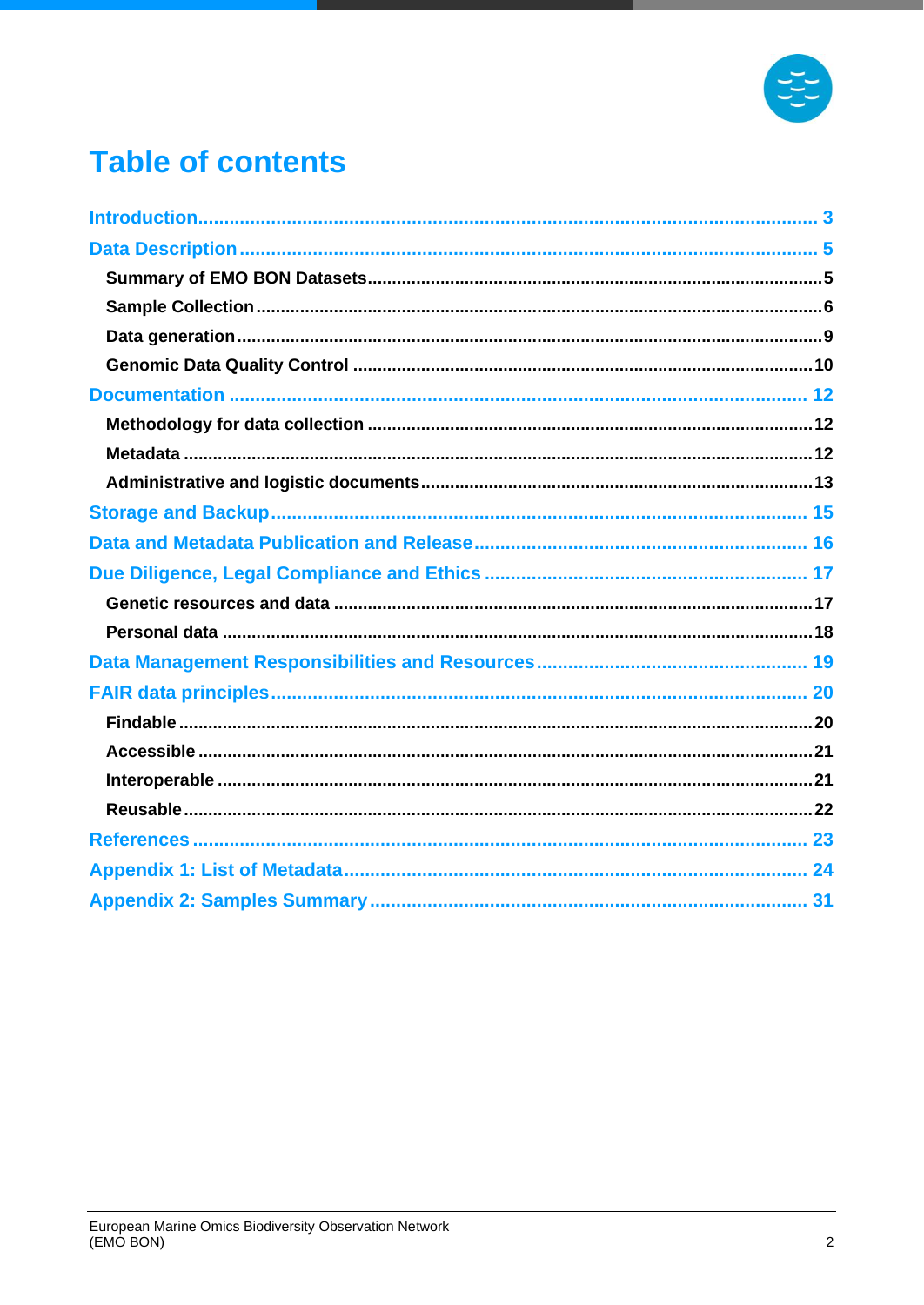

# <span id="page-3-0"></span>**Introduction**

In 2021 The European Marine Biological Resource Centre European Research Infrastructure Consortium (EMBRC-ERIC, hereinafter referred as EMBRC) launched the European Marine Omics Biodiversity Observation Network (EMO BON) which aims to be the first long-term marine genomic observatory on a European scale. EMO BON is a biological observatory network built on robust methodologies that produces quality-controlled genomic data following the high standards established by other networks such as  $ARGO<sup>1</sup>$  and Group on Earth Observations Biodiversity Observation Network<sup>2</sup> (GEO BON). EMO BON focuses on producing and providing access to longterm baseline genomic biodiversity data and supporting the monitoring of Essential Ocean and Biodiversity Variables (EOVs and EBVs) and ecosystem research.

EMO BON includes several locally-established genomic observatory projects at EMBRC partner institutions and connects them to one centrally-coordinated network. EMO BON adds value to the stations with support for long-term observation efforts and at the same time benefit from a wealth of standardised contextual data from the sampling sites. In addition, EMO BON encourages the establishment of new observatories at additional EMBRC stations, aiming for a broad geographic coverage of coastal Europe.

The governing body of EMO BON is the Operational Committee (OpCo) that is comprised of the EMBRC executive director, the EMO BON Data and Service Development Officer, the EMBRC Access and Benefit Sharing (ABS) Compliance Officer, the EMBRC International Cooperation Officer, one representative from each EMBRC node country, one representative from the EMBRC e-Infrastructure working group, and one representative from the EMBRC General Assembly. The EMBRC Access and Benefit Sharing (ABS) Compliance Officer and the EMBRC International Cooperation Officer act also as representatives of the EMBRC Access and Benefit-Sharing (ABS) working group. The OpCo oversees the function of EMO BON and decides on operations and the project's development.

The EMO BON Handbook provides Standard Operational Procedures (SOPs) for sampling from the water column, soft substrate, and hard substrate habitats, thereby aiming to provide the baseline genomic data needed for a holistic view of the marine environment (Santi et al., 2021). Protocols have been developed or adopted from existing initiatives, and by consulting the expert scientists within EMBRC. The EMO BON Handbook is available from the Ocean Best Practices System (OBPS) repository<sup>3</sup> and it may also be found at the EMO BON webpage<sup>4</sup>.

The project data, metadata, and their life cycle are described in this current document: the Data Management Plan (DMP). The DMP is a living document that will be updated continuously during a pilot period until the end of 2022 when the project is re-evaluated by the EMBRC General Assembly (GA) and the EMO BON OpCo. The **Genomic Data** generated by the project are released after a 6-month embargo period, starting with the data submission to a public database, set to allow the EMO BON operating stations to concretely plan on the data usage and to analyse and explore the data prior to public release. After this short time period, the data and metadata are released following

<sup>1</sup> ARGO:<https://argo.ucsd.edu/>

<sup>2</sup> GEO BON:<https://geobon.org/>

<sup>&</sup>lt;sup>3</sup> EMO BON Handbook in OBPS: <https://repository.oceanbestpractices.org/handle/11329/1738>

<sup>4</sup> EMO BON webpage:<https://www.embrc.eu/emo-bon>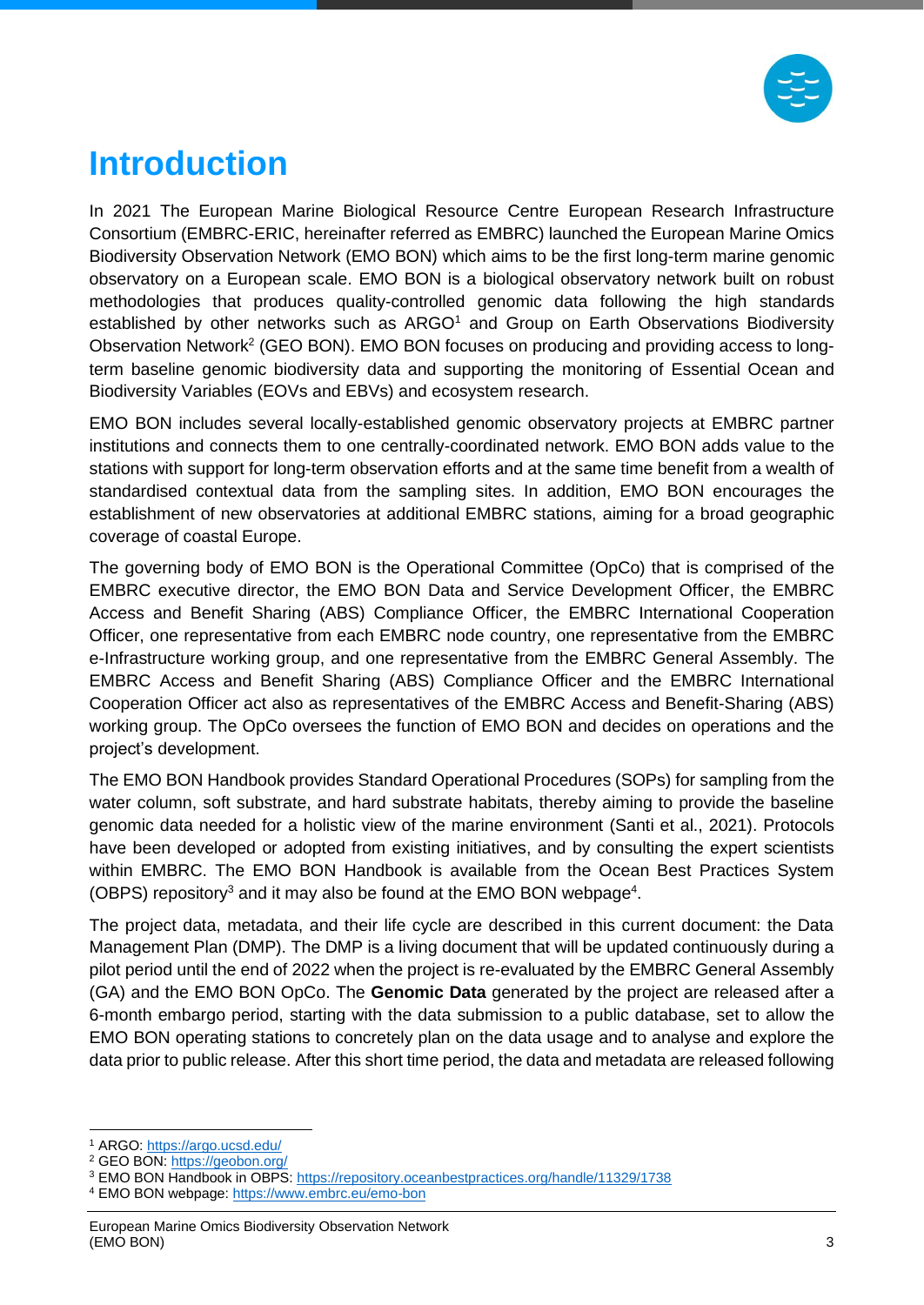

the FAIR data principles that the data are maximally Findable, Accessible, Interoperable and Reusable (Wilkinson et al., 2016).

EMO BON complies with all European regulations concerning the sampling of the marine ecosystems, the handling of samples and the data. This document is agreement with the EMBRC Rules of Operation approved by the EMBRC GA on March 2021 and revised (A6.2.3) by the EMBRC GA in November 2021. EMBRC infrastructure follows a DMP which is available on the EMBRC website<sup>5</sup>. This current DMP document comes to further specify the data policies and management procedures followed in EMO BON.

<sup>5</sup> EMBRC data management plan: [https://www.embrc.eu/sites/default/files/publications/EMBRC\\_data\\_management\\_plan\\_V1\\_0.pdf](https://www.embrc.eu/sites/default/files/publications/EMBRC_data_management_plan_V1_0.pdf)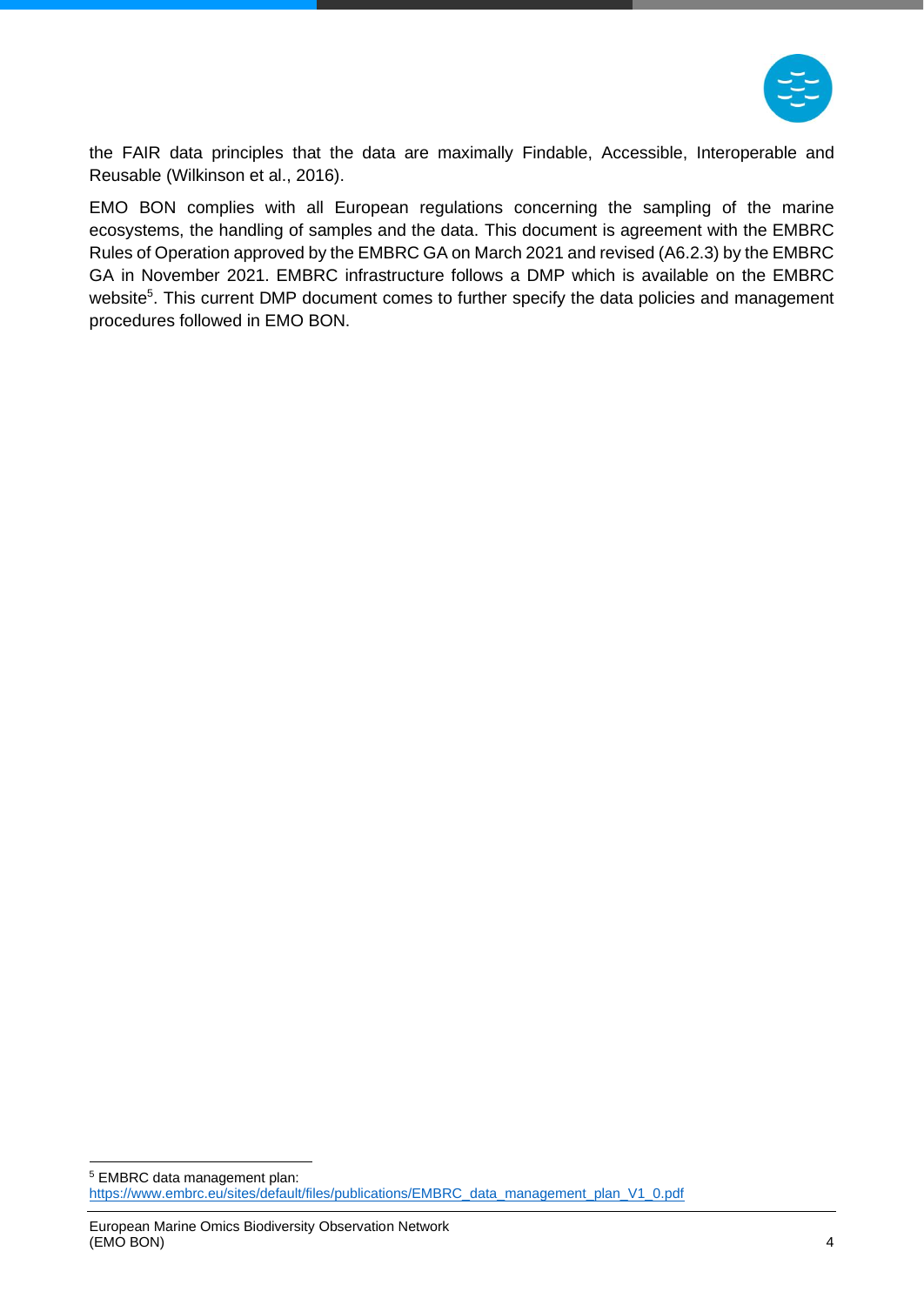

# <span id="page-5-0"></span>**Data Description**

### <span id="page-5-1"></span>**Summary of EMO BON Datasets**

EMO BON generates omics biodiversity data accompanied by rich metadata and complementary data that provide context and make the data relevant to different research fields. Specifically, EMO BON produces the following data:

- **Genomic Data**
	- − **Metagenomic Raw Sequence Data (MetagRsd):** The original sequencing reads produced by the sequencing platform before any filtering or editing. Raw sequence data are in FASTQ file format (filename extension "fastq"), which is an ASCII text-based format for sequence read data and their corresponding sequence quality scores. This file format is the standard for storing the output of sequencing platforms. The project targets 50M reads for each sample, or approximately 14.9 Gb of data per sample.
	- − **Metagenomic Quality-controlled Sequence Data (MetagQCsd):** The processed sequencing reads after the basic quality control of the metagenomic raw sequence data. Quality-controlled sequence data are stored in the FASTQ file format (filename extension "fastq"). The quality-controlled sequence data are less than 14.9 Gb per sample as they originate from the metagenomic raw sequence data. The final file size per sample depends on the quality control procedures.
	- − **Metabarcoding Raw Sequence Data (MetabRsd):** The original metabarcoding reads as produced by the sequencing platform. Raw sequence data are in FASTQ file format (filename extension "fastq"). The project targets 1M reads for each sample and amplicon sequenced, that is approximately 298 Mb per sample.
	- − **Metabarcoding Quality-controlled Sequence Data (MetabQCsd):** The processed sequencing reads after the basic quality control of the metabarcoding raw sequence data. Quality-controlled sequence data are in FASTQ file format (filename extension "fastq"). The quality-controlled sequence data are less than 298 Mb per sample as they originate from the metabarcoding raw sequence data. The final file size per sample depends on the quality control procedures. There is no universal concensus on the basic quality control of the metabacoding genetic data and therefore the quality control procedures performed are the minimum necessary (see section Genomic Data [Quality Control\)](#page-10-0).

#### • **Complementary (Meta)Data**

**Complementary (Meta)data** consist of environmental variables that are measured at the sampling site during a sampling event and are also considered part of the metadata that provide context for the genomic data. Many variables are included in the Essential Ocean Variables (EOVs) list maintained by The Global Ocean Observing System  $(GOOS)^6$  and the Essential Biodiversity Variables (EBVs) produced by GEO BON<sup>7</sup>. The list of environmental variables measured by EMO BON is available in [Appendix 1](#page-24-0) [\(Table 5\)](#page-26-0). Some variables are mandatory and are measured during every sampling event; five variables are mandatory for the water column (namely, sea surface

<sup>6</sup> EOVs: [https://www.goosocean.org/index.php?option=com\\_content&view=article&id=14&Itemid=114](https://www.goosocean.org/index.php?option=com_content&view=article&id=14&Itemid=114)

<sup>7</sup> EBVs:<https://geobon.org/ebvs/what-are-ebvs/>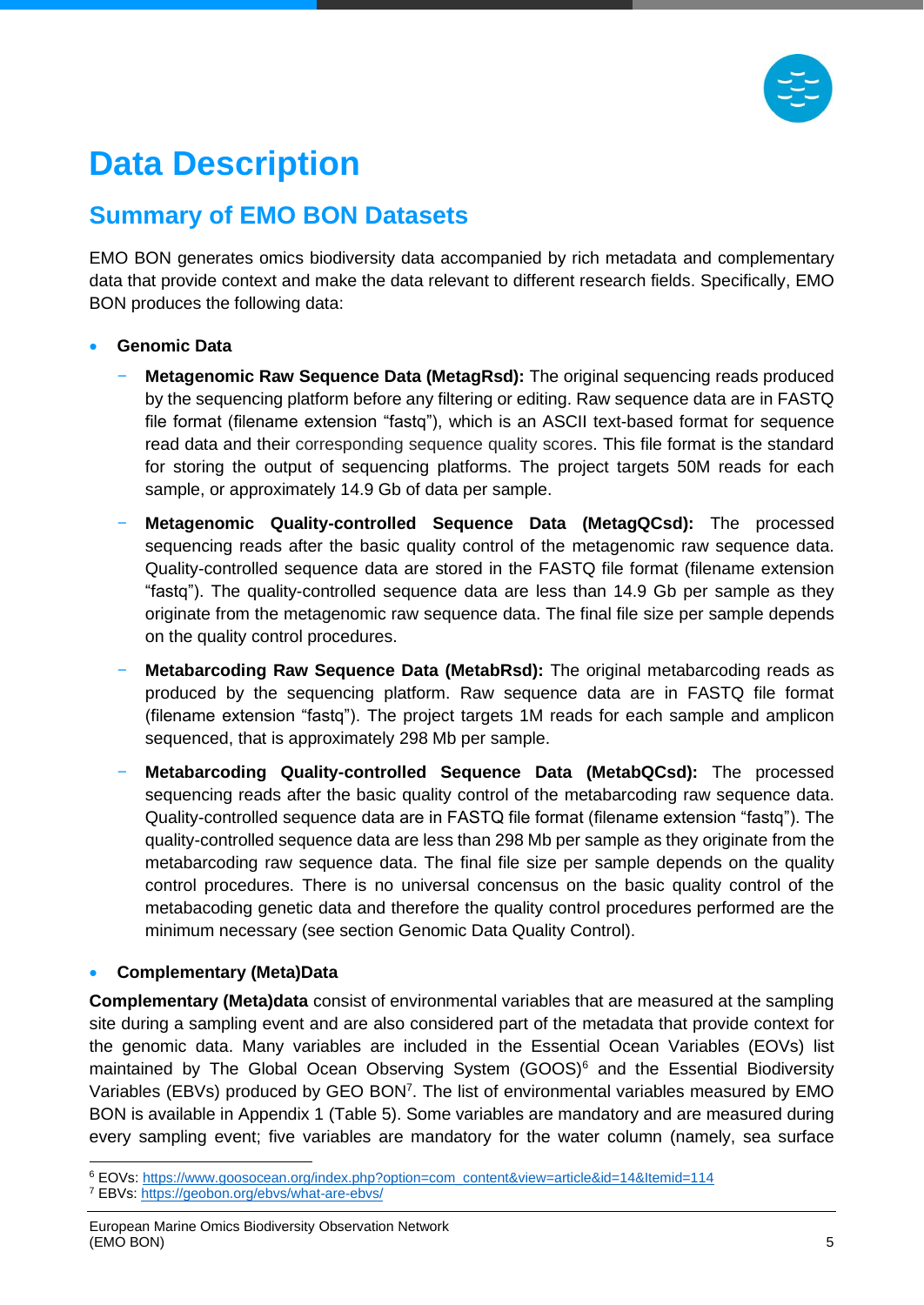

temperature, subsurface temperature, chlorophyll, sea surface salinity and subsurface salinity) and four for the soft substrate (namely, sea surface temperature, temperature at the sediment's surface, pH, redox potential) samplings (see [Appendix 1\)](#page-24-0). Additionally, observatories may choose to measure any of the recommended variables. **Complementary (Meta)data** are collected at every sampling event, and they characterise and follow each sample collected at that sampling event. Upon measurement, **Complementary (Meta)data** are recorded in online e-log spreadsheets together with other metadata (see section [Metadata\)](#page-12-2) and afterwards they are converted to commaseparated delimited text files (CSV; filename extension "csv"). The size of the **Complementary (Meta)data** CSV files is not expected to be exceed 1 Mb for one habitat of one observatory.

- **Image Data** (only for the Hard Substrate habitat sampling events):
	- − High resolution photographic pictures of settlement plates
	- High resolution photographic pictures of specimens for DNA metabarcoding
	- High resolution photographic pictures of habitat during sampling events

Image data are in Joint Photographic Experts Group format (filename extension "jpeg").

- **Occurrence Records** (only for the Hard Substrate habitat sampling events):
	- − Abundance and coverage of species directly observed by morphological identification
	- Abundance and coverage of species observed from image data

Occurrence records are collected in CSV files (filename extension "csv").

For the management of the Hard Substrate Image Data, Occurrence Records, and metadata of EMO BON, the DMP of the Marine Biodiversity Observation Network for genetic monitoring of hardbottom communities (Auronomous Reef Monitoring Structures Marine Biodiversity Observation Network, ARMS-MBON) is followed <sup>8</sup>.

### <span id="page-6-0"></span>**Sample Collection**

Samples are collected at observatory stations widely distributed around the European coast [\(Figure](#page-7-0)  [1\)](#page-7-0). Three different coastal habitats are sampled within EMO BON: water column, soft substrate, and hard substrate. The individual observatories have selected which habitats to sample during the registration period in May 2021. The observatory stations of EMO BON and their chosen sampling habitats are listed in [Table 1.](#page-8-0) Each sample is collected as four technical replicates to be used for different purposes; two of the technical replicates collected are processed and two are bio-banked. Data generated from the two processed replicates are used for cross-checking the results.

Sampling and basic sample processing takes place as described by the SOPs in the EMO BON Handbook (Santi et al., 2021), which provide all the necessary information for collecting and processing the water column, the soft substrate, and the hard substrate samples to the point of preparing them for DNA extraction (see also [Appendix 2\)](#page-31-0). The frequency of the sampling events is different for each habitat and biological community sampled and is summarised in [Table 2.](#page-9-1) Samples are stored at the observatories until shipment for further analyses.

During sampling and sample processing, observatories collect metadata and record them in online e-log spreadsheets (see section [Metadata\)](#page-12-2). A unique identifier, the Source Material Identifier, is created for each collected sample according to the format described in the EMO BON Handbook.

<sup>8</sup> ARMS MBON DMP[: https://www.assembleplus.eu/sites/assembleplus.eu/files/public/ARMS/ARMS\\_DMP.pdf](https://www.assembleplus.eu/sites/assembleplus.eu/files/public/ARMS/ARMS_DMP.pdf)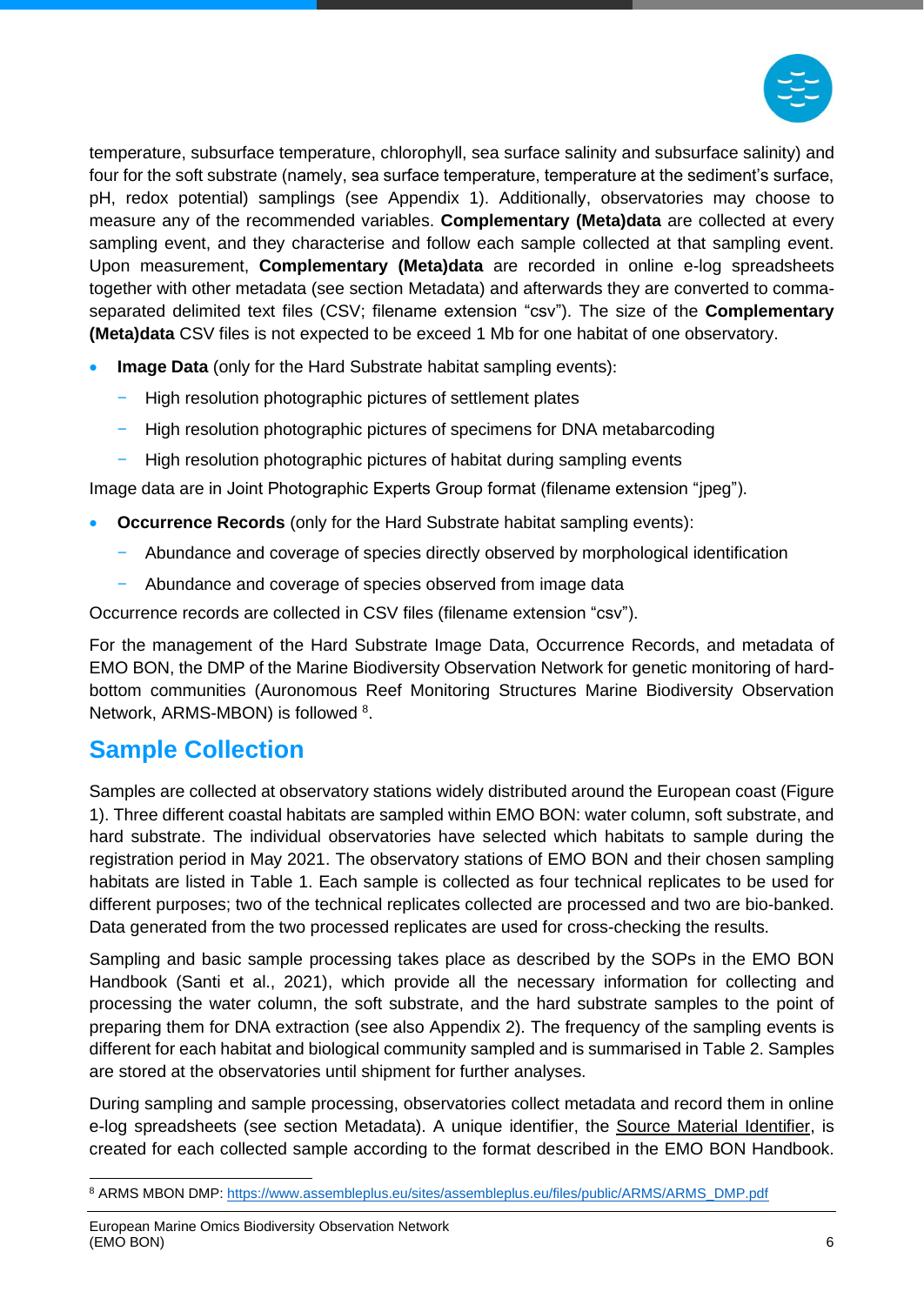

This identifier follows the sample through the various analysis steps, is attached to all the data produced and is used for linking the data and metadata. An additional traceability mechanism will be set to monitor each sample from collection to data production and publication. This mechanism will also include entries for the bio-banked samples. The traceability mechanism will be thoroughly described in a later version of the DMP.



<span id="page-7-0"></span>*Figure 1: EMO BON observatory stations indicated on the European map, as of February 2022. The operator's name is shown for each observatory and abbreviations are explained in [Table 1.](#page-8-0)*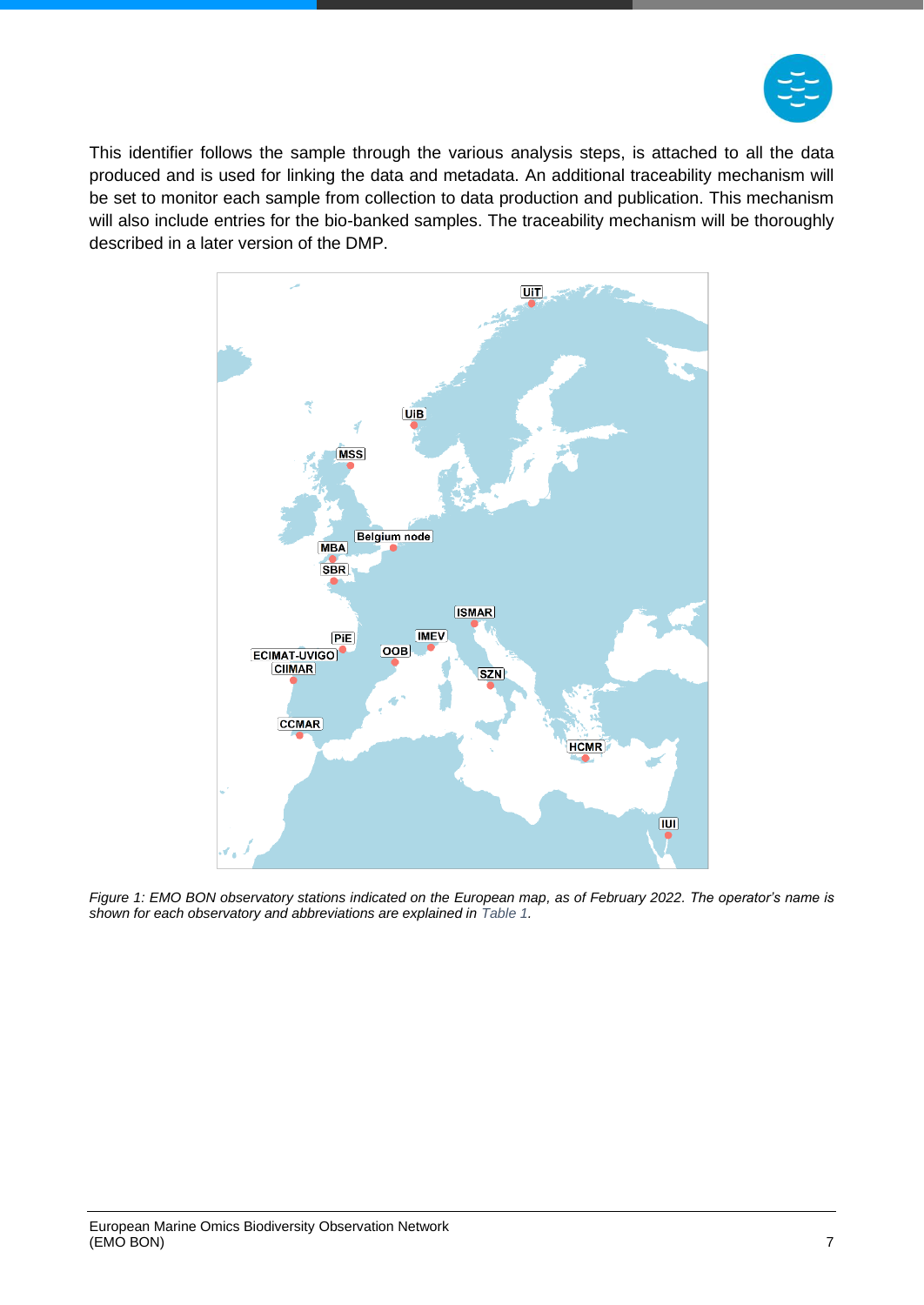

<span id="page-8-0"></span>**Table 1: List of EMO BON observatory stations and operating institutes. The habitats sampled by each station are summarized along with the SOPs followed. The SOPs are described in the EMO BON Handbook.**

| <b>EMO BON station</b>                                                                   | Operator                                                                          | Habitat(s)                             | <b>SOP</b>         |
|------------------------------------------------------------------------------------------|-----------------------------------------------------------------------------------|----------------------------------------|--------------------|
| <b>EMOBON-BE</b>                                                                         | EMBRC Belgium (Belgium node):                                                     | <b>Water Column</b>                    | WaSOP <sub>1</sub> |
|                                                                                          | <b>Ghent University, Flanders Marine</b><br>Institute, Royal Belgian Institute of | <b>Soft Substrates</b>                 | SoSOP <sub>3</sub> |
|                                                                                          | Natural Sciences and Katholieke<br>Universiteit Leuven                            | <b>Hard Substrates</b>                 | <b>HaSOP</b>       |
| <b>EMT CIM-UVIGO</b>                                                                     | Toralla Marine Science Station -                                                  | WaSOP 1<br><b>Water Column</b>         |                    |
|                                                                                          | Centre of Marine Research,<br>University of Vigo (ECIMAT-UVIGO)                   | <b>Soft Substrates</b>                 | SoSOP <sub>3</sub> |
|                                                                                          |                                                                                   | <b>Hard Substrates</b>                 | (macrobenthos)     |
|                                                                                          |                                                                                   |                                        | <b>HaSOP</b>       |
| PiE-UPV/EHU                                                                              | <b>Research Centre for Experimental</b><br>Marine Biology and Biotechnology,      | <b>Water Column</b>                    | WaSOP <sub>1</sub> |
|                                                                                          | Plentzia Marine Station (PiE)                                                     | <b>Hard Substrates</b>                 | <b>HaSOP</b>       |
| Bay of Villefranche sur                                                                  | Institut de la Mer de Villefranche                                                | <b>Water Column</b>                    | WaSOP <sub>1</sub> |
| Mer southern France                                                                      | (IMEV)                                                                            | <b>Hard Substrates</b>                 | <b>HaSOP</b>       |
| Roscoff Genomic                                                                          | Station Biologique de Roscoff (SBR)                                               | <b>Water Column</b>                    | WaSOP <sub>1</sub> |
| Observatory                                                                              |                                                                                   | <b>Soft Substrates</b>                 | SoSOP <sub>3</sub> |
|                                                                                          |                                                                                   | <b>Hard Substrates</b>                 | <b>HaSOP</b>       |
| HCMR-1-UBPC<br>Institute of Marine Biology,<br>Biotechnology and Aquaculture -<br>(HCMR) |                                                                                   | <b>Water Column</b>                    | WaSOP <sub>1</sub> |
|                                                                                          | Hellenic Centre for Marine Research                                               | <b>Soft Substrates</b>                 | SoSOP <sub>2</sub> |
|                                                                                          | <b>Hard Substrates</b>                                                            | (microorganisms &<br>macrobenthos)     |                    |
|                                                                                          |                                                                                   |                                        | <b>HaSOP</b>       |
| IUI                                                                                      | Interuniversity Institute for Marine                                              | <b>Water Column</b>                    | WaSOP <sub>1</sub> |
|                                                                                          | Sciences in Eilat (IUI)                                                           | <b>Hard Substrates</b>                 | <b>HaSOP</b>       |
| <b>NEREAB</b><br>(SZN)                                                                   | Stazione Zoologica Anton Dohrn                                                    | <b>Water Column</b>                    | WaSOP 1            |
|                                                                                          |                                                                                   | <b>Soft Substrates</b>                 | SoSOP 3            |
|                                                                                          |                                                                                   |                                        | (microorganisms)   |
| Acqua Alta                                                                               | National Research Council, Institute                                              | <b>Water Column</b>                    | WaSOP 1            |
| Oceanographic Tower<br>of Marine Science (ISMAR)                                         |                                                                                   | <b>Hard Substrates</b>                 | HaSOP              |
| Marineholmen                                                                             | University of Bergen (UiB)                                                        | <b>Water Column</b>                    | WaSOP 1            |
| <b>Engenes Science</b><br>Centre                                                         | The Arctic University of Norway (UiT)                                             | Water Column                           | WaSOP 1            |
| Ria Formosa                                                                              | <b>Centre for Marine Sciences</b>                                                 | <b>Water Column</b>                    | WaSOP 1            |
| (CCMAR)                                                                                  | <b>Soft Substrates</b>                                                            | SoSOP <sub>1</sub><br>(microorganisms) |                    |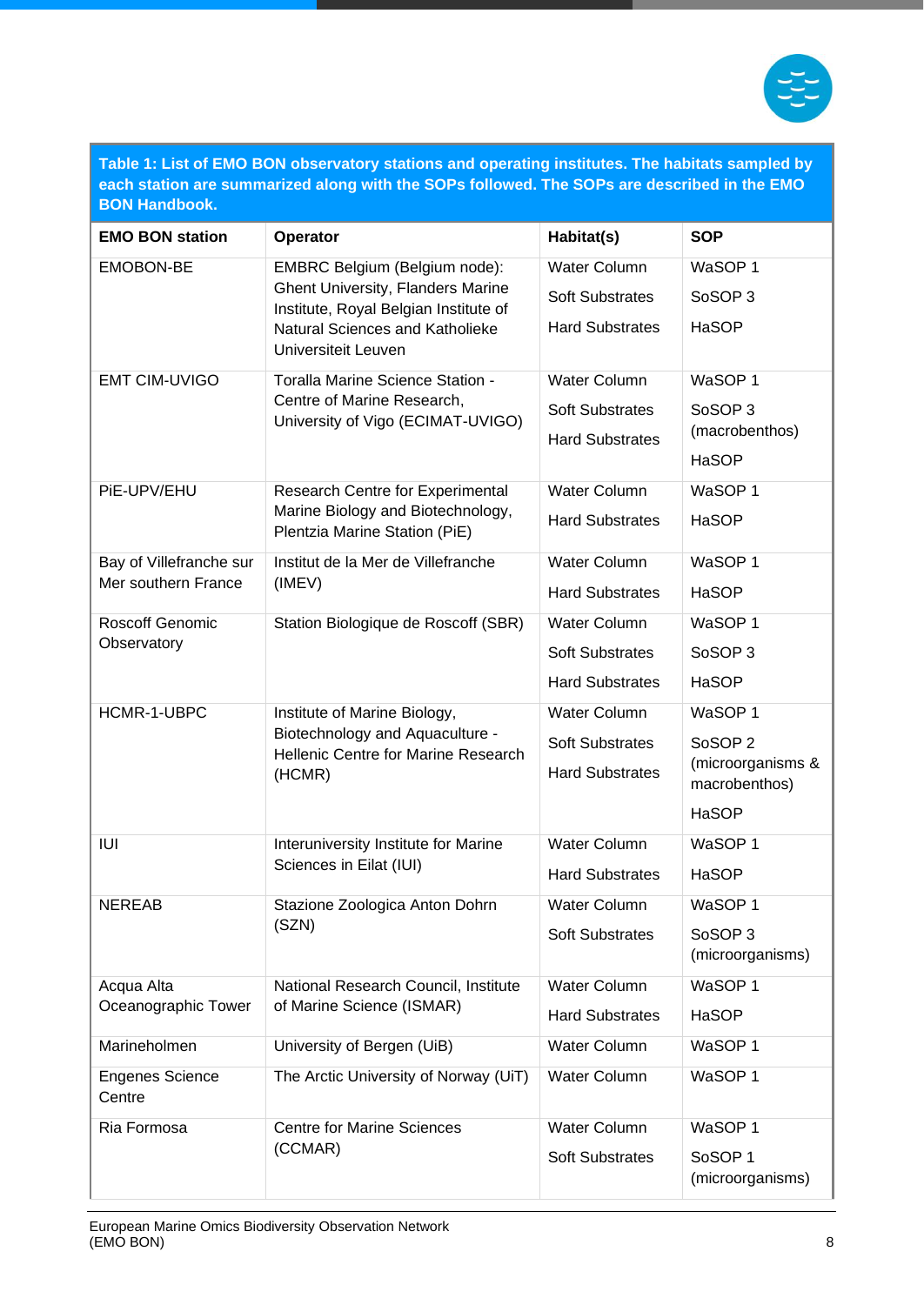

| Table 1 (continued).       |                                                                              |                                               |                                      |
|----------------------------|------------------------------------------------------------------------------|-----------------------------------------------|--------------------------------------|
| <b>EMO BON station</b>     | Operator                                                                     | Habitat(s)                                    | <b>SOP</b>                           |
| Porto                      | Interdisciplinary Centre of Marine<br>and Environmental Research<br>(CIIMAR) | Water Column                                  | WaSOP 1                              |
| <b>Plymouth Station L4</b> | The Marine Biological Association<br>(MBA)                                   | Water Column                                  | WaSOP 1                              |
| Stonehaven                 | Marine Scotland Science (MSS)                                                | <b>Water Column</b><br><b>Soft Substrates</b> | WaSOP 1<br>SoSOP 3<br>(macrobenthos) |
| <b>Banyuls Observatory</b> | Observatoire Océanologique de<br>Banyuls (OOB)                               | <b>Soft Substrates</b>                        | SoSOP <sub>2</sub>                   |

<span id="page-9-1"></span>

| Table 2: Sampling intervals for the different modules and sampled communities       |                                                                             |  |
|-------------------------------------------------------------------------------------|-----------------------------------------------------------------------------|--|
| Water Column                                                                        | Once every two months<br>(February, April, June, August, October, December) |  |
| Soft substrate - Microbial community                                                | Once every two months<br>(February, April, June, August, October, December) |  |
| Soft substrate - Meiobenthos community                                              | Once every four months<br>(April, June, October)                            |  |
| Soft substrate - Macrobenthos community                                             | Twice a year<br>(October, April)                                            |  |
| Hard<br>substrate (Autonomous Reef Monitoring<br>Structures deployment / retrieval) | Flexible timeframe for operating stations                                   |  |

### <span id="page-9-0"></span>**Data generation**

Metagenomic samples from two consecutive sampling events are shipped to a centralised facility for DNA extraction and sequencing. Metabarcoding samples are shipped for DNA extraction and sequencing once a year. DNA extraction and sequencing follow the same procedures for all samples. The French National Sequencing Centre (Genoscope) undertakes the analyses of the samples (DNA extraction, purification, and sequencing).

Once the samples arrive at the sequencing centre, they are catalogued using an Analysis Reference Code. This reference code is a short one-word identifier that includes the project name and a 5-digit number. All reference codes are in the form "EMOBON00001", and the number increases for each sample. This reference code is useful during the analysis workflow to reduce labelling mistakes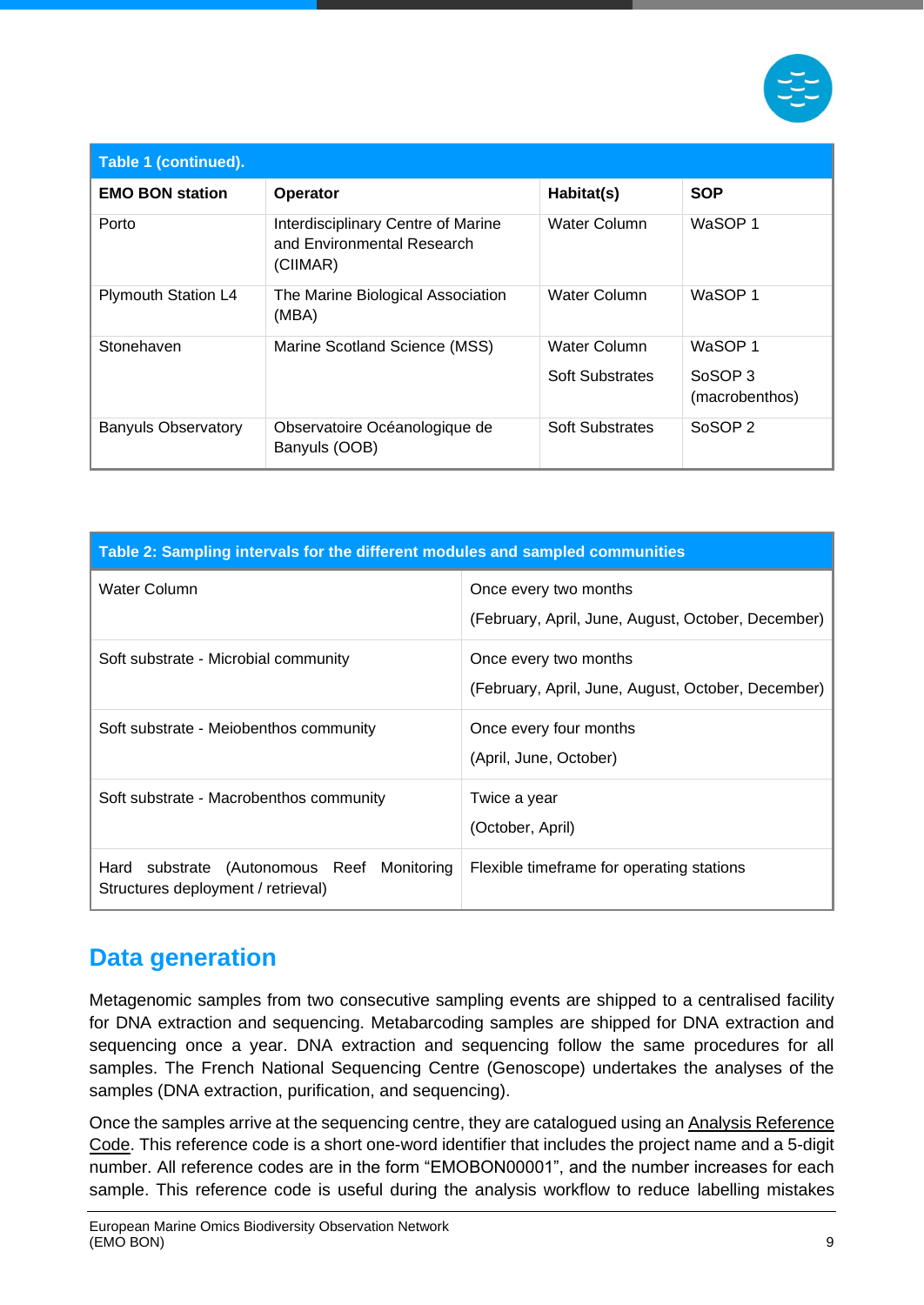

during the laboratory work. Each of the analysis reference codes corresponds to one sample, hence to one Source Material Identifier. All Analysis Reference Codes, and the Source Material Identifier they correspond to are listed in spreadsheet files (Import Samples Spreadsheet) that are completed before each batch shipment. The Import Samples Spreadsheet files have been created by the sequencing centre and are completed by the EMBRC EMO BON Observation, Data and Service Development Officer prior to shipment (see section [Administrative and logistic documents\)](#page-13-0).

The **MetagRsd** and **MetabRsd** are generated by sequencing the samples and are uploaded to European Nucleotide Archive (ENA) by the sequencing centre (see section [Data and Metadata](#page-16-0)  [Publication and ReleaseData and Metadata Publication and ReleaseData and Metadata Publication](#page-16-0)  [and Release\)](#page-16-0). The **MetagRsd** are bioinformatically processed at the sequencing centre to perform the basic quality control; from this the **MetagQCsd** are produced. Similarly, after basic bioinformatic processing of the **MetabRsd**, the **MetabQCsd** are produced. The **MetagQCsd** and **MetabQCsd** are uploaded to ENA (see section [Data and Metadata Publication and Release\)](#page-16-0). With this flow of samples and data generation, there is a data upload once every four months for metagenomes and once a year for metabarcodes.

For the hard substrate samples, **Image Data** and **Occurrence Records** are transferred to the data management platform, PlutoF<sup>9</sup>, where the necessary metadata are also added, as described in the ARMS-MBON DMP.

### <span id="page-10-0"></span>**Genomic Data Quality Control**

The first step for the **Genomic Data** quality control is performed by the Illumina NovaSeq sequencing platform itself, that is the Illumina Chastity Filter. Clusters of sequence reads are removed if they do not pass the filter. Only the sequence clusters that passed the Illumina Chastity Filter are included in the Raw Sequence Data fastq files and this is for both the metagenomic and the metabarcoding data). The sequence clusters that do not pass the Illumina Chastity Filter are discarded. This is a standard procedure performed by all Illumina platforms and is the default step to quality control performed during sequencing. All the Raw Sequence Data fastq files contain a quality score that is computed by the sequencing platform. There is a quality score for each base that is read during sequencing.

For the generation of the **MetagQCsd**, adapters, primers, and nucleotides of low sequence quality score are removed from both ends. Following this, sequences between the second unknown nucleotide and the end of the read are removed and sequence reads shorter than 30 nucleotides after trimming are discarded. Sequence reads that mapped onto run quality control sequences are removed. Finally, single reads are removed and kept in a separate fastq file. The clean sequencing reads that correspond to the ribosomal RNA genes are separated from other reads. After this bioinformatic quality control procedures the **MetagQCsd** are produced. The fastq filenames include the original filename of the raw sequence files and the suffix " clean" ( $*$  clean.fastq). This is a standard quality control procedure for metagenome sequences that allows the production of high quality, reliable data without contamination. The quality control is performed at the sequencing centre.

For the generation of the **MetabQCsd**, adapters and primers are removed from both ends. Following this, sequencing reads and their paired-reads that mapped onto run quality control sequences (PhiX genome) are removed. After this step, no further processing is performed as there is no consensus

<sup>9</sup> PlutoF Data Management and Publishing Platform[: https://plutof.ut.ee/#/](https://plutof.ut.ee/#/)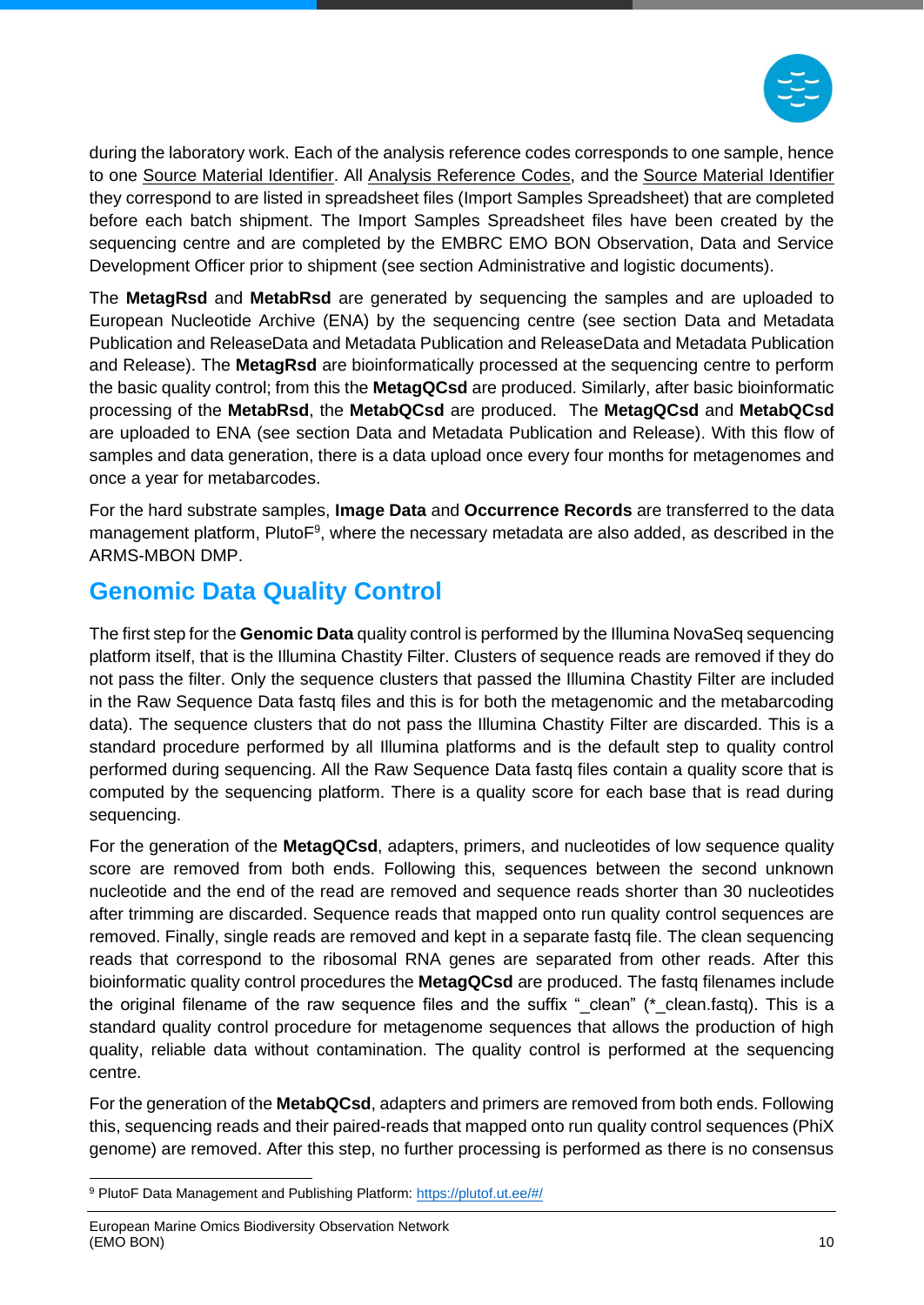

on the steps that need to be performed. Therefore, future users can continue the analysis as desired. However, a comparison between the produced sequences and the negative controls (DNA extraction and PCR negative control) is computed and becomes accessible.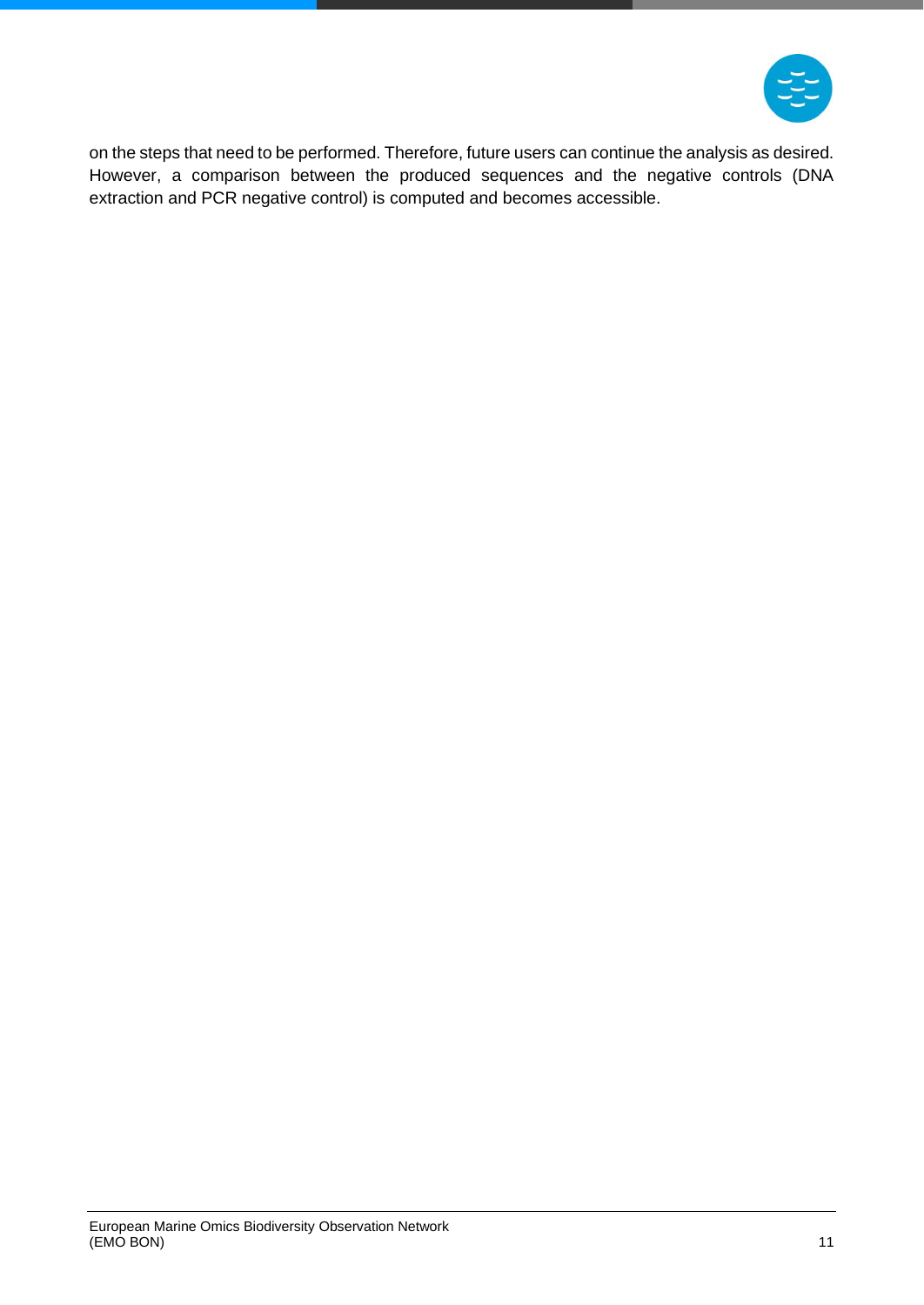

# <span id="page-12-0"></span>**Documentation**

### <span id="page-12-1"></span>**Methodology for data collection**

The collection of data follows the SOPs described the EMO BON Handbook (Santi et al., 2021). The EMO BON Handbook is a collective document that contains the methodologies for data collection. The EMO BON Handbook<sup>10</sup> is openly shared and discoverable through the OBPS repository under Creative Commons CC-BY licence<sup>11</sup>. The Handbook will be updated and supplemented with additional protocols depending on the development of the project. The methodologies for the collection of the Complementary (Meta)Data are recorded next to the Complementary (Meta)Data in online e-log spreadsheets together with other metadata (see section [Metadata.](#page-12-2) In addition, the EMBRC guidelines for ABS were followed to ensure the compliance of using marine biological resources. The guidelines are published in a dedicated section of the EMBRC webpage<sup>12</sup>.

#### <span id="page-12-2"></span>**Metadata**

Extensive metadata are rigorously collected to accompany the sequence data generated in EMO BON. The metadata follow the Minimum Information for any x Sequence (MIxS) checklist v5.0<sup>13</sup> from the Genomic Standards Consortium (Yilmaz et al., 2011). Additional standards from the environmental packages *water* and *sediment* of the MIxS checklist have been used and the metadata terms have been cross-checked with the ENA MixS checklist<sup>14</sup> requirements. Extra fields have been added that capture details specific to the EMO BON samples and their provenance. The controlled vocabularies and ontologies used for specific metadata fields are described in [Appendix](#page-24-0)  [1](#page-24-0) [\(Table 3](#page-24-1) - [Table](#page-30-0) [7](#page-30-0))**Error! Reference source not found.**. Complete lists of the metadata may be found in [Appendix 1](#page-24-0) and in the online template spreadsheets: water column<sup>15</sup>, soft substrates<sup>16</sup>. The hard substrate metadata terms are defined following the ARMS-MBON DMP. Metadata are separated in five categories to facilitate their collection and storage:

- 1. *Observatory Metadata*: Information regarding the observatory station, the sampling sites, their characteristics, and their representatives. *Observatory Metadata* are collected once for each observatory station, however, they characterise and follow all samples coming from one observatory.
- 2. *Sampling Metadata*: Detailed metadata recorded during each sampling event. All information on the when, who, and how a sample collection took place are included here. This category also includes information on the biobanking of samples. *Sampling Metadata* are collected at every sampling event and they characterise and label each collected sample during sequence production and the eventual release of the data.
- 3. *Complementary (Meta)data*: Environmental variables measured at the sampling site during a sampling event and the methodologies used to generate them. *Complementary (Meta)data* are also considered data as samples are collected and measured separately for their production.

<sup>10</sup> EMO BON Handbook in OBPS:<https://repository.oceanbestpractices.org/handle/11329/1738>

<sup>11</sup> Creative Commons licences:<https://creativecommons.org/licenses/>

<sup>12</sup> EMBRC ABS guidelines:<https://www.embrc.eu/embrc-guides-abs>

<sup>13</sup> MIxS chelist v5.0:<https://gensc.org/mixs/>

<sup>14</sup> ENA MIxS checklist:<https://www.ebi.ac.uk/ena/browser/checklists>

<sup>15</sup> EMO BON water column metadata online spreadsheet:

https://docs.google.com/spreadsheets/d/1GWW5RN1veOZTQ1tynGtzulpTAMyNmTygi15pvyKHucl/edit#gid=0 <sup>16</sup> EMO BON soft substrate metadata online spreadsheet:

<https://docs.google.com/spreadsheets/d/1iJsDXpP3AULxTnU5l7tJHPODR6U7IgDfjnxkndNUzcg/edit#gid=0>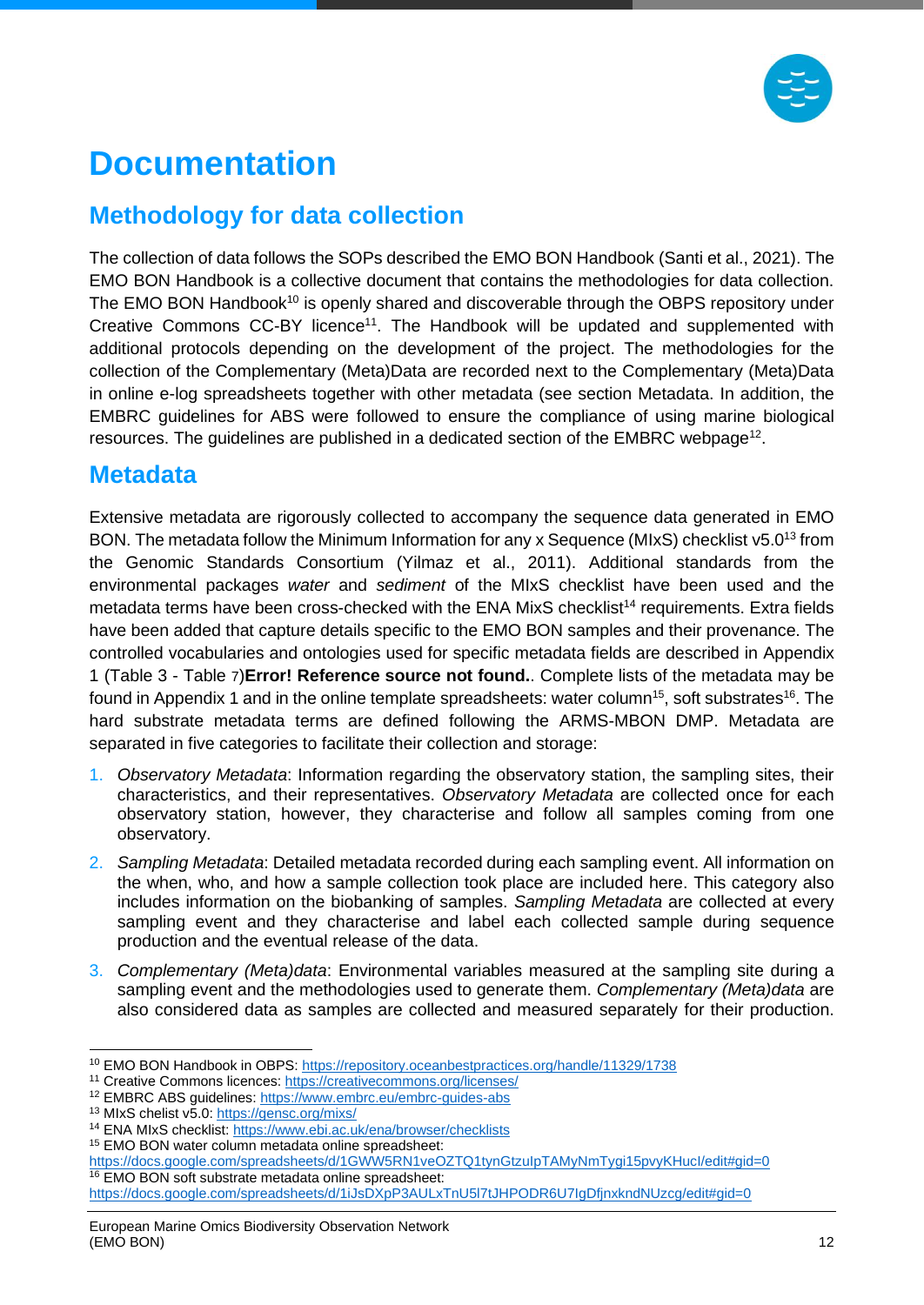

*Complementary (Meta)data* are collected at every sampling event and they characterise and label each collected sample to the production and the release of data.

An online e-log spreadsheet has been created for each observatory station and each sampled habitat for the recording of the *Observatory*, *Sampling* and *Complementary* (*Meta)data*. The metadata e-log sheets are organised so that each station completes the metadata on a separate spreadsheet. This way, erroneous edits and simultaneous working on the files is avoided. For example, *Observatory*, *Sampling* and *Complementary* (*Meta)data* for the water column samplings of observatory "NEREAB" are collected in one e-log spreadsheet and for the soft substrate samplings in a separate e-log spreadsheet. The online files are created in the EMBRC Headquarters Google account and are shared with the EMO BON contact persons of the observatory stations.

During the preparatory phase, the observatory stations completed registration forms with information on their stations and sampling sites. This information is used to prepare the *Observatory Metadata*. The observatories are to complete the *Sampling and Complementary (Meta)data* in the e-log spreadsheets after each sampling event. In communication with the observatories, the EMO BON Observation, Data and Service Development Officer is responsible for the curation of the metadata files. Following two sampling events, the *Observatory*, *Sampling* and *Complementary* (*Meta)data* elog spreadsheets are downloaded and saved as CSV formatted files by the EMO BON Observation, Data and Service Development Officer.

The online e-log spreadsheets will later be converted to CSV files for publication.

- 4. *Analysis Metadata*: Description of the laboratory work and methodologies performed during DNA extraction and sequencing. These metadata are collected during each sample batch that is processed in the laboratory and they follow each sample to the production of the **Genomic Data** and the release of data.
- 5. *Post-sequencing Metadata*: Information regarding the processing of the raw sequence data (**MetagRsd** and **MetabRsd**) that result in the production of the quality-controlled sequence data (**MetagQCsd** and **MetabQCsd**). These metadata are collected during the computational processing of the raw data and are related only to the quality-controlled sequence sata (**MetagQCsd** and **MetabQCsd**).

The *Analysis* and the *Post-sequencing Metadata* are provided by the sequencing centre and are collected and organised in collaboration with the EMO BON Observation, Data and Service Development Officer. One spreadsheet is created for the documentation of the *Analysis* and *Postsequencing Metadata* for each batch of samples analysed. The spreadsheets are converted to CSV files for publication.

The metadata term Source Material Identifier, which is the unique identifier for a collected sample, is included in the *Sampling, Analysis* and *Post-sequencing Metadata* and in the *Complementary (Meta)data* and is the link among all the produced metadata for a material sample.

### <span id="page-13-0"></span>**Administrative and logistic documents**

All documents created during the project related to EMO BON procedures and logistics are organised and backed up at frequent intervals (see section [Storage and Backup\)](#page-15-0). Documents related to EMO BON procedures and logistics include, but not limited to:

- Documents announcing the sampling events, the shipment of samples and other events.
- Instructions provided to the observatories for providing the metadata or for shipping the samples.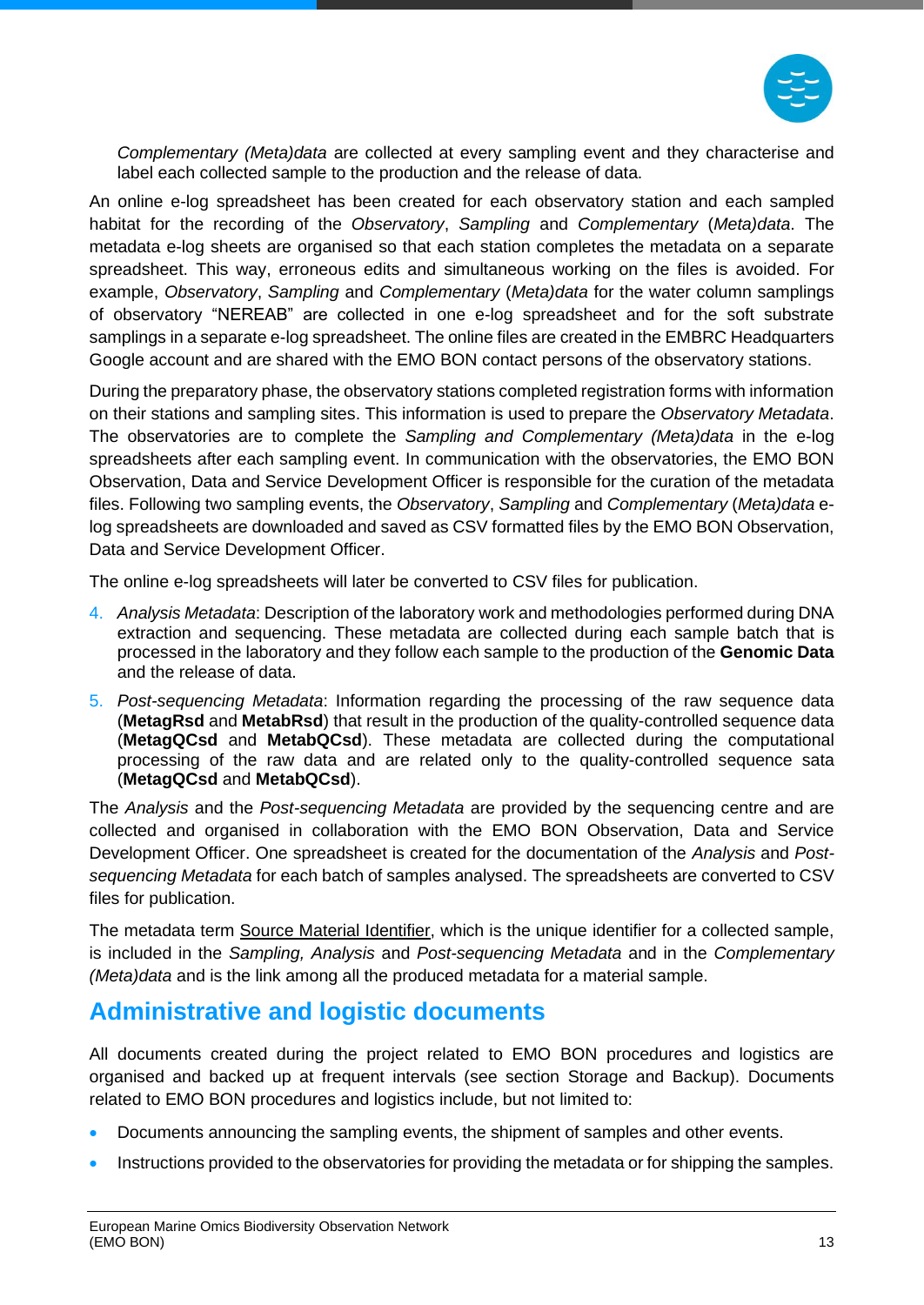

- Technical reports agreed between EMBRC and the sequencing centre. The technical reports include detailed information on what takes place after the samples are transferred to the sequencing centre (for example, storage temperature, methodologies, time schedules).
- Financial reports, quotations and invoices, issued for the duration of the project.
- Import Samples Spreadsheet that include the list of samples shipped for analysis. All analysis reference codes, and the Source Material Identifier they correspond to are listed in these spreadsheet files that are completed before each batch shipment. The file templates have been created by the sequencing centre and are completed by the EMO BON Observation, Data and Service Development Officer prior to shipment. This is a prerequisite for the shipment of samples.

EMO BON aims to comply with all national and international jurisdiction rules and regulations as detailed described in section [Due Diligence, Legal Compliance and Ethics.](#page-17-0) Therefore, the following administrative documents that ensure the legal compliance of EMO BON are collected and stored (see section [Storage and Backup\)](#page-15-0): sampling permits and related documentation, documents related to complying with the Nagoya Protocol and the ABS requirements, legal agreements between EMBRC and the EMBRC node operators for each operating observatory station and Material Transfer Agreements (MTAs). Detailed description of the aforementioned documents can be found under section [Due Diligence, Legal Compliance and Ethics.](#page-17-0)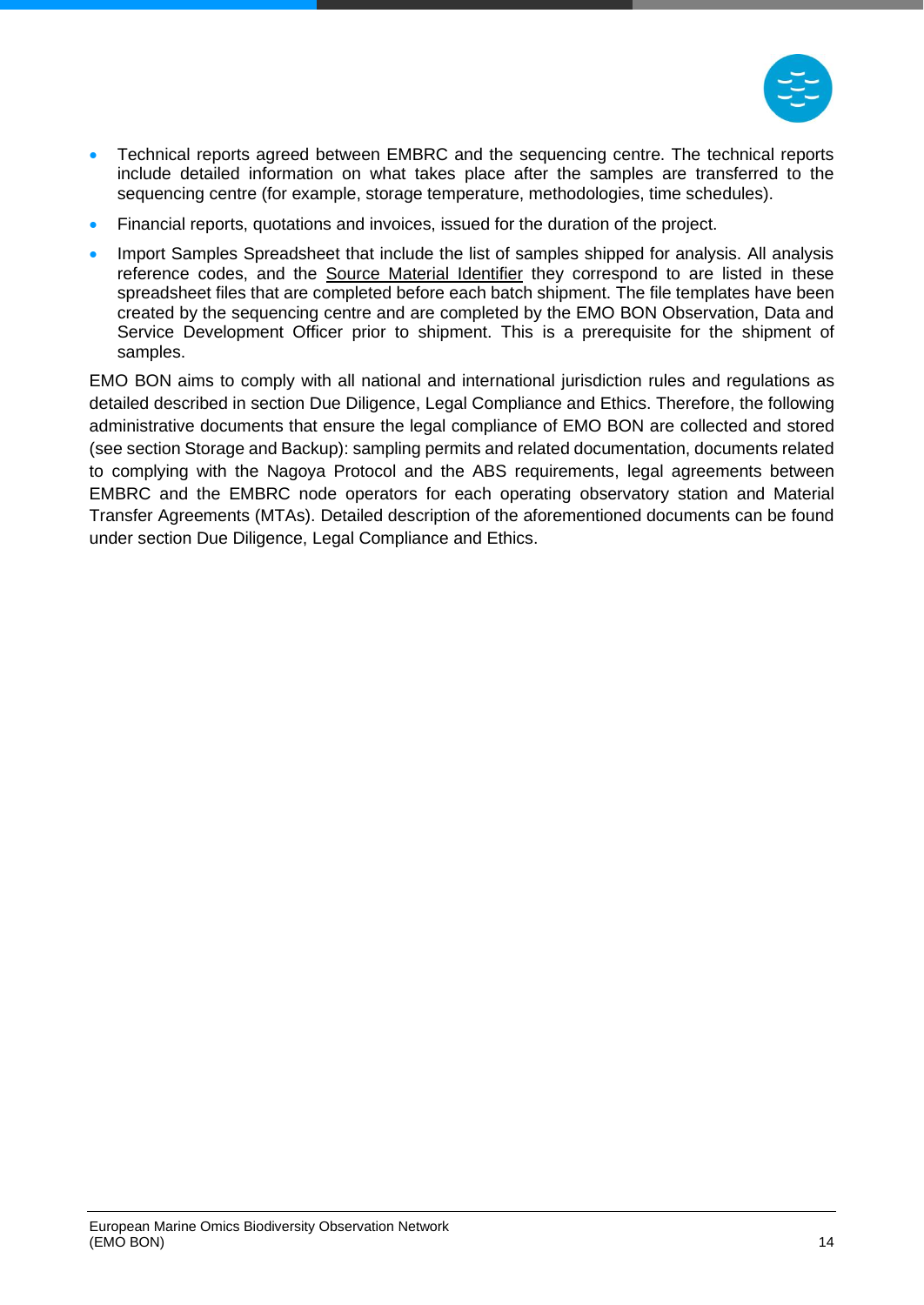

# <span id="page-15-0"></span>**Storage and Backup**

Each batch of **Genomic Data** produced is initially stored by the sequencing centre and becomes available on a secure website for 1 month. Only the sequencing centre and EMBRC have access to the secure website. During this month, **Genomic Data** are uploaded to ENA by the sequencing centre. After ensuring the complete upload of the datasets, they are discarded from the sequencing centre storage spaces and from the secure website.

The **Image Data** and the **Occurrence Records** are stored and backed up locally by the individual operating stations. In addition, they are stored on the data management platform PlutoF and on are regular basis they are downloaded for long-term archiving in the Marine Data Archive<sup>17</sup> (MDA).

The *Complementary (Meta)Data* and the *Observatory* and *Sampling Metadata* files are located online in the EMBRC Google account and remain backed up in this space for 20 years after the end of the project. The online files are downloaded as CSV files and stored and backed up in the EMBRC Dropbox space. The *Analysis* and *Post-sequencing Metadata* files are also stored and backed up in the EMBRC Dropbox space. The metadata files are additionally archived in MDA for long-term storage.

Administrative documents, legal compliance documents and documents related to the various EMO BON procedures and logistics are stored in the EMBRC Dropbox folders and archived in the MDA.

<sup>17</sup> Marine Data Archive (MDA): http://www.vliz.be/en/marine-data-archive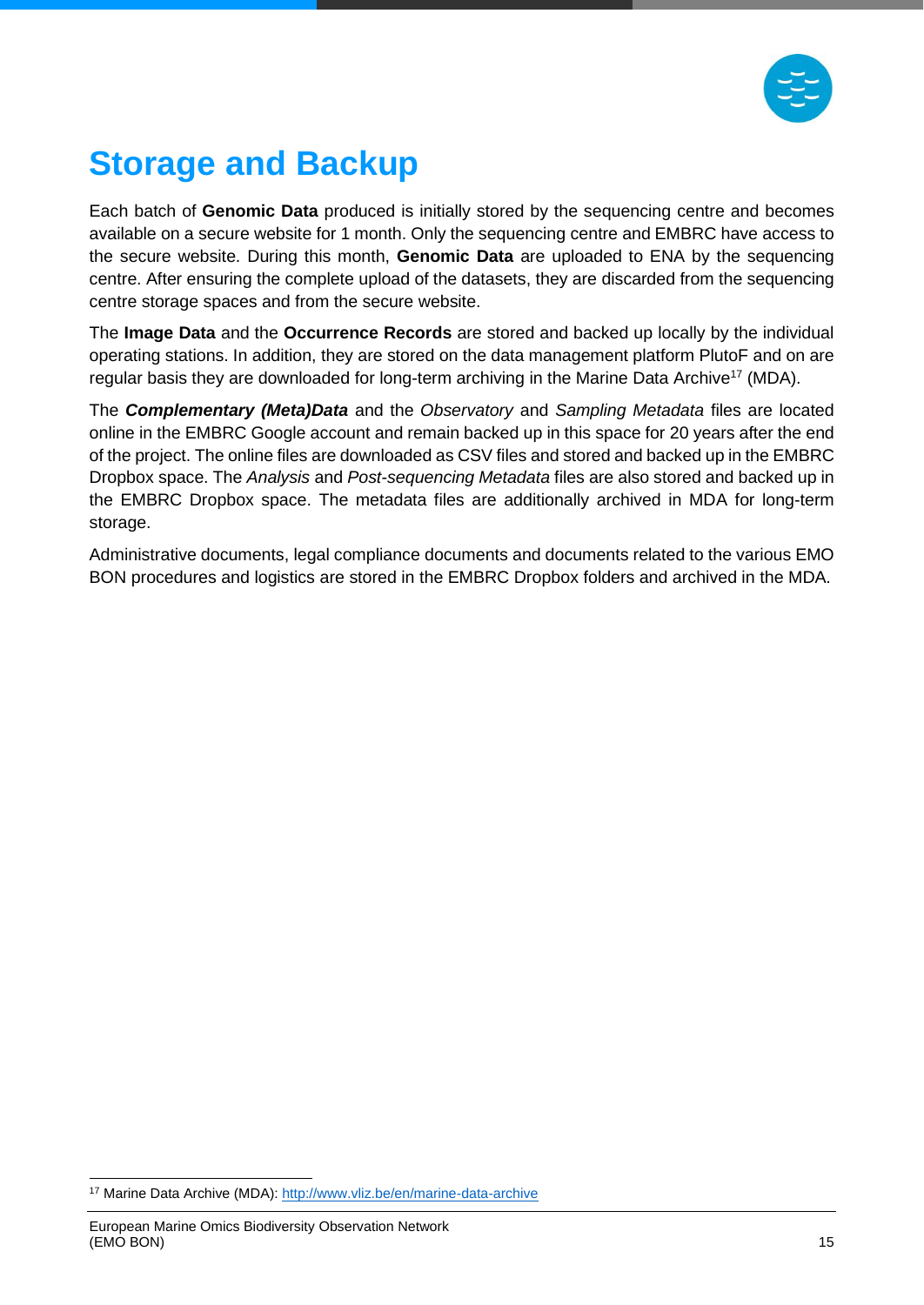

## <span id="page-16-0"></span>**Data and Metadata Publication and Release**

All **Genomic Data** produced are submitted to ENA within a month after data generation by the sequencing centre. ENA Accession Numbers are given to each sequenced sample and to each sequencing run. The Sample Accession Number refers to all **Genomic Data** produced from one sample, and the Raw Reads Accession Number refers to the **Genomic Data** coming from one sequencing run. The ENA Accession Numbers and the Source Material Identifier are the identities of the material sample and the produced data. A unique Source Material Identifier may correspond to more than one ENA Accession Number(s) as more than one genomic dataset may came from one sample (see also section [Appendix 2\)](#page-31-0).

**Genomic Data** in ENA are organised hierarchically in *Studies*, *Samples* and *Runs*. One ENA *Study* includes one or more *Samples* that include one or more *Runs*. EMBRC has contacted the European Molecular Biology Laboratory European Bioinformatics Institute (EMBL-EBI) to discuss the creation of one more level to this organisation to hold "EMBRC EMO BON" as the umbrella project for the observatories. This way the EMO BON **Genomic Data** in ENA are organised hierarchically in *Project*, *Studies*, *Samples* and *Runs*. *Project* is "EMBRC EMO BON" and it includes several *Studies* that represent the observatories. One *Study* corresponds to one observatory, and it includes *Samples* (samples collected from this observatory) that subsequently include *Runs* (sequencing data that came from one sample)*.* This improves the findability of EMO BON data and ensures that they are placed in one online space.

The metadata are submitted to ENA and to other chosen public portals (EuroOBIS, EMODnet Biology, and PANGEA) following two sampling events. The **Occurrence Records** are submitted to public databases (EuroOBIS, EMODnet Biology and PANGEA) together with the metadata. With the upload of the metadata to public databases, the same structure as with the ENA data is followed. The metadata are organised under the EMO BON umbrella project. Below this is the observatory level that includes all the metadata created by the observatory and the metadata records are organised by sampling event. This way, a Digital Object Identifier (DOI) is assigned to one sampling event from one observatory. The metadata are connected to the **Genomic Data** by the Source Material Identifier and ENA Accession Number(s). The ENA Accession Numbers are included in the *Post-sequencing Metadata*. Together with the metadata submission, a metadata record is created for the **Genomic Data** that clearly indicates the ENA Accession Numbers.

EMO BON intends to make all produced data open and fully available to the scientific community after the 6-month embargo period, that starts with the data submission to a public database. The **Image Data,** the **Occurrence Records,** and the metadata become open with their submission to the public databases. The release of the data and metadata is announced by frequent data publications that describe the datasets and their location. Through the data publications, the datasets acquire an additional DOI that marks the release of the data and metadata. The releases of the data and metadata are also announced in the EMO BON webpage.

Data and metadata are released under the most recent version of Creative Commons CC BY licence<sup>18</sup> and are available for redistribution with attribution to the original data publication.

<sup>18</sup> Creative Commons licences:<https://creativecommons.org/licenses/>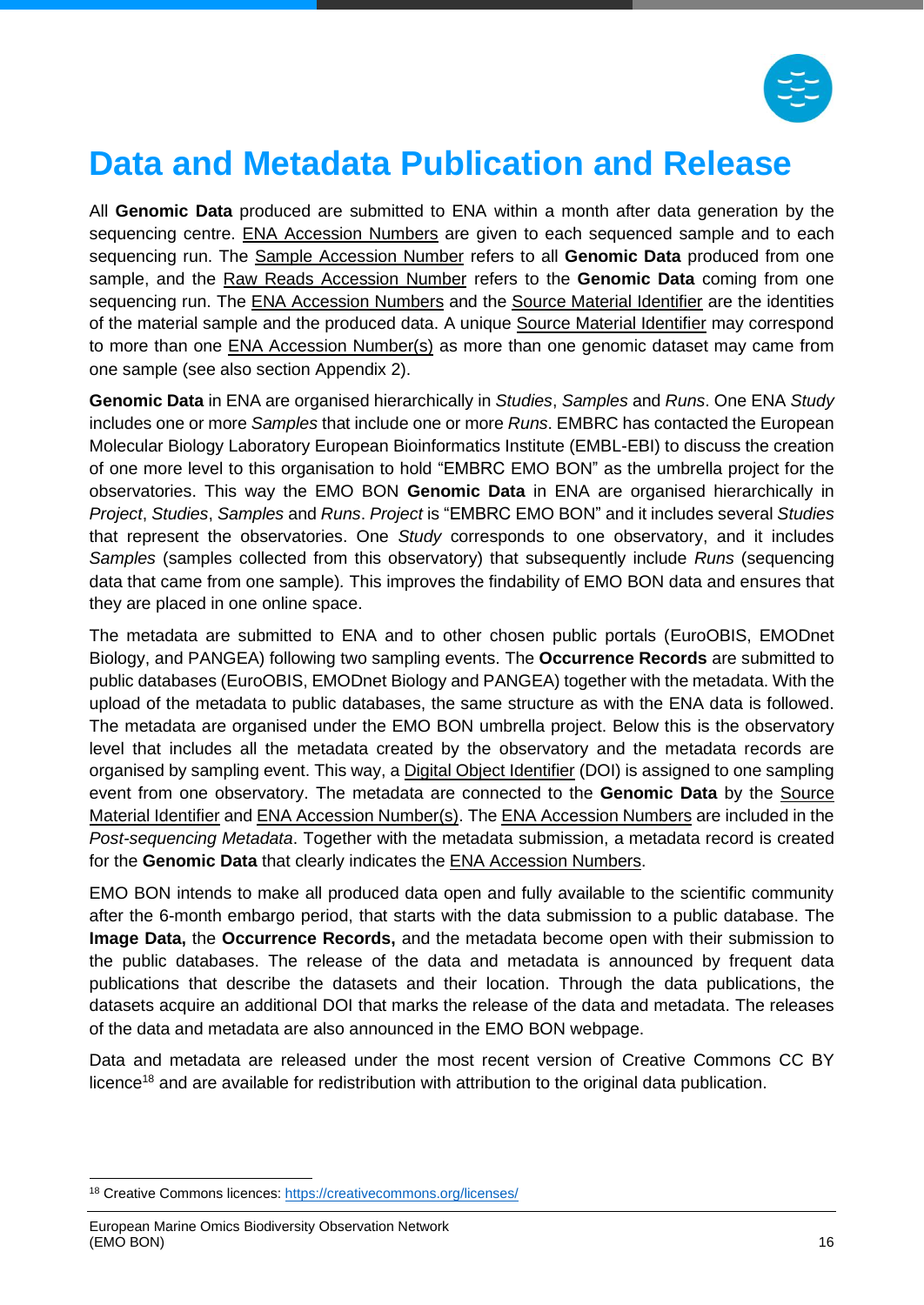

# <span id="page-17-0"></span>**Due Diligence, Legal Compliance and Ethics**

#### <span id="page-17-1"></span>**Genetic resources and data**

EMO BON aims to comply with all national and international jurisdiction rules and regulations. EMBRC centralises, standardises, and coordinates due diligence and legal compliance procedures at the level of the infrastructure by taking actions regarding the two parallel legal frameworks that have been identified:

- 1. The activity of collecting marine samples falls under the United Nations Convention on the Law of the Sea (UNCLOS) that regulates the access to the Exclusive Economic Zone (EEZ) for marine scientific research performed within national jurisdiction. In this framework, an authorization (sampling permit) is necessary to access the maritime zone and sample for marine scientific research. Sampling permits are usually granted by the Μaritime Αffairs Department of each country to the marine stations. All observatory stations must ensure that they have sampling permits in place that allow them to perform sampling at the sites of interest. To assist the stations, EMBRC as the the coordinator of the network contacts the national authorities of each country to see what are the requirements attached to the sampling permits and if EMBRC could negotiate this centrally for all its stations. The sampling permits should cover EMO BON activities and the collected documentation should include details on the conditions attached to the permits. The related documentation is stored in the EMBRC Dropbox folders and archived in MDA (see also sections [Administrative and logistic documents](#page-13-0) and [Storage and Backup\)](#page-15-0).
- 2. The way in which biological resources may be Accessed, and how the Benefits that result from their utilisation in research and development are Shared (ABS) with the country of origin refers to the ABS framework that follows the Nagoya Protocol. EMBRC, as the coordinator of the network contacts the national ABS focal points for the genetic resources under their respective sovereignty rights and declare that EMO BON intends to collect, store, and distribute samples genetic resources and produce digital sequence information (DSI) from those genetic resources. ABS related documentation is stored in the EMBRC Dropbox folders and archived in MDA (see also sections [Administrative and logistic documents](#page-13-0) and [Storage and Backup\)](#page-15-0). ABS permits are complementary to sampling permits when applicable. More information on ABS are available in the EMBRC website<sup>19</sup>.

In addition, the following actions related to the legal regulations attached to genetic resources, material samples and/or data of EMO BON will be taken during the project (see section [Storage and](#page-15-0)  [Backup\)](#page-15-0):

Legal agreements (contracts) between EMBRC and the EMBRC node operators for each operating observatory station. This agreement will be the framework for all that take place within EMO BON and it will clarify the obligations and responsibilities of each party. The agreement will regulate all actions that will take place during the pilot phase and will be extendable if EMO BON continues after that period. This agreement will also include the MTA conditions for the transfer of material samples from the operating observatory stations to EMBRC Headquarters. They will outline all terms of use for the samples, their liability, what is permitted to be done with them, whether they can be re-distributed, and whether they should be destroyed after use.

<sup>19</sup> EMBRC ABS guidelines: <https://embrc.eu/services/access-and-benefit-sharing>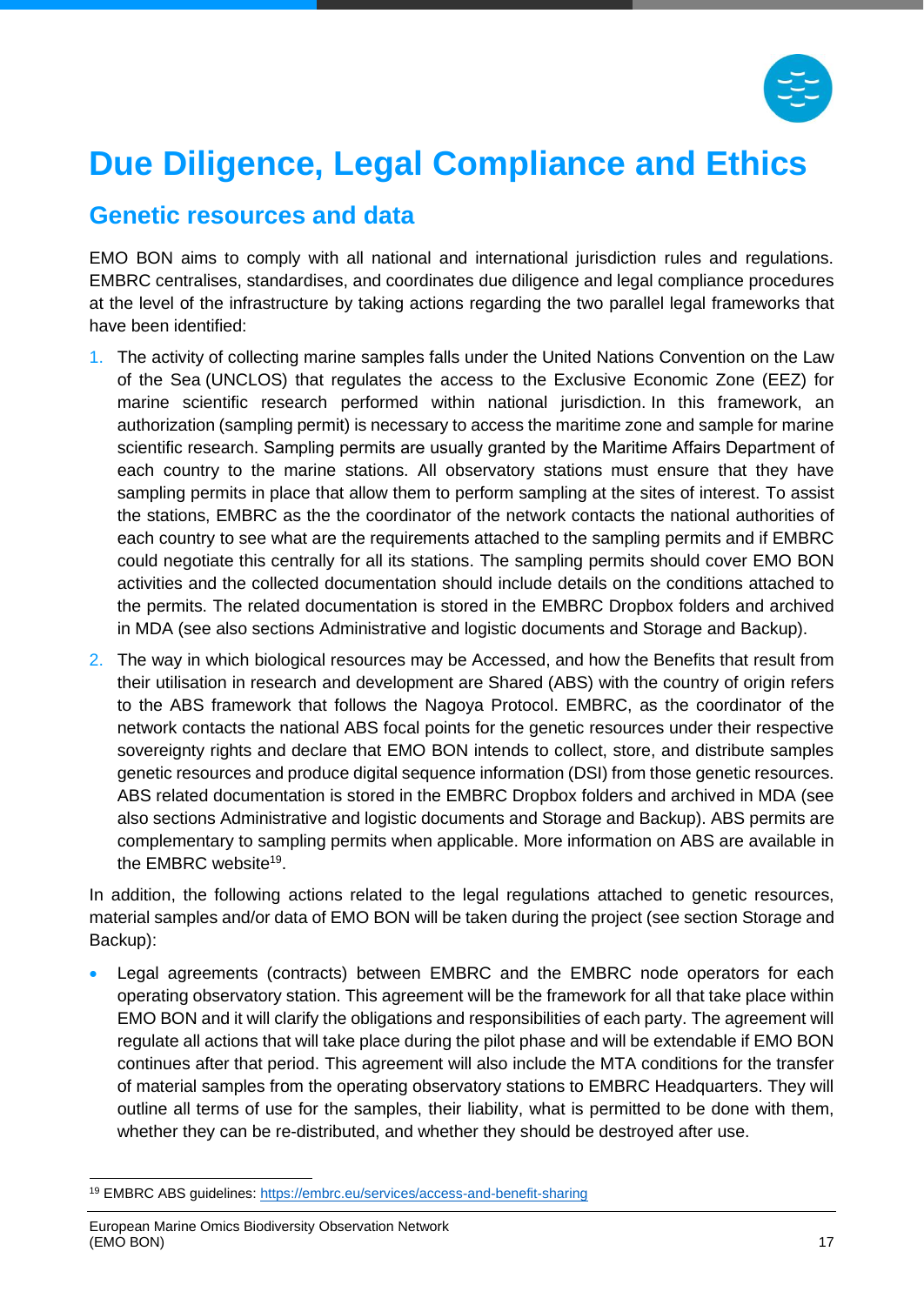

- MTA for the transfer of samples to entities outside the EMBRC. This standard MTA will outline the terms for using the samples outside the EMO BON network during their transfer to the sequencing center. The MTA will outline all terms of use for the samples, what is permitted to be done with them, whether they can be re-distributed, and whether they should be destroyed after use.
- The transfer of material samples will be managed by the traceability system that will be developed within EMO BON at the EMBRC level. This system will include information covering the full provenance of the resources and their life cycle to the production of data and digital sequence information. It will allow the direct tracing of any EMO BON material sample or digital data produced throughout the project. The implementing of such a traceability system will ensure the adherence to the FAIR data principles. The traceability mechanism will be described in a later version of the DMP after or during its development.

All Genomic Data and their metadata are owned by EMBRC being the entity responsible for their release. The **Complementary (Meta)Data**, **Image Data** and **Occurrence Records** collected are jointly owned by EMBRC and the operation stations. Data and metadata are released under the most recent version of Creative Commons CC BY licence and are available for redistribution with attribution to the original data publication. Data and metadata generated in EMO BON are accessible as described in section [Data and Metadata Publication and Release.](#page-16-0)

#### <span id="page-18-0"></span>**Personal data**

The personal data included in the metadata are names, email addresses and ORCIDs. The terms are listed here: *contact person name*, *contact person email, contact person ORCID, sampled by person (name), sampled by person ORCID, person responsible for storage (name), person responsible for storage ORCID, other person who contributed to the sample collection (name), other person who contributed to the sample collection ORCID*. Prior to the publication of the personal data with the metadata, the people involved will be asked to complete a General Data Protection Regulation (GDPR) form and indicate whether they give permission that their personal data will appear in public databases together with the metadata. This project does not involve human participants, therefore personal data will not be processed in any way. Personal data are included in the metadata as means of recognition to the people that contributed, future communication, and insurance that all procedures have been followed. In case metadata should appear online in any database, General Data Protection Regulation (GDPR) consent forms will be completed by the persons mentioned.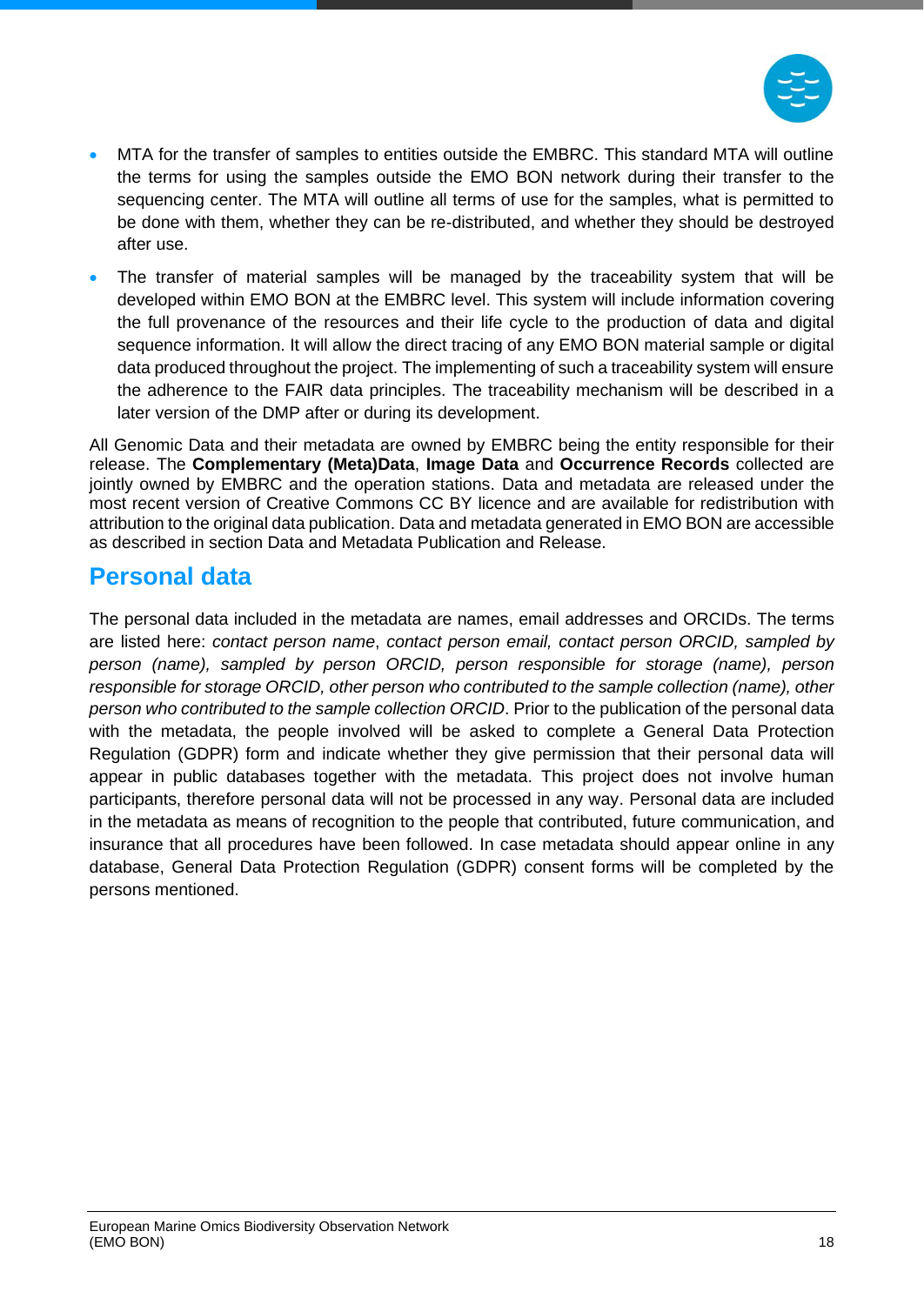

### <span id="page-19-0"></span>**Data Management Responsibilities and Resources**

EMBRC is responsible and liable for the overall observatory and its operation. EMBRC is responsible for the data management of EMO BON and for remotely monitoring all procedures.

The EMBRC Headquarter members that work on EMO BON are: EMBRC Executive Director, the Observation, Data and Service Development Officer, the ABS Compliance Officer and the International Cooperation Officer. EMBRC has calculated the time and financial resources of the EMO BON data management to be covered by the work of the Observation, Data and Service Development Officer. The OpCo of EMO BON, which is the governing body of the network, in collaboration with the EMBRC e-Infrastructure working group oversees the Data Management and may suggest the update of the Data Management Plan when necessary. The e-Infrastructure working group of EMBRC supports the implementation of the data management plan and provide guidance when necessary. The ABS working group of EMBRC supports the due diligence and the actions related to the legal compliance of EMO BON.

The tasks for the EMBRC Headquarters EMO BON team are:

- overseeing and curate the metadata collection in close collaboration with the operational stations
- the upload of the metadata to public databases in close collaboration with the EMBRC e-Infrastructure working group
- the effective connection of the data to their metadata by ENA Accession Numbers and by the Source Material Identifier
- the data publications that announce the release of the data
- contact the national focal points to negotiate the sampling permits and the ABS compliance for all the operating stations.
- ensure that resource and data management actions are compliant and procedures timely

Different entities are responsible for the data generation. The responsibilities will be further specified in the contracts to be drafted between EMBRC and EMBRC node operators for each observatory station. In brief, EMO BON operating stations are responsible for the sample collection and appropriate labelling. Operating stations are responsible for the samples and associated obligations until they are shipped to the EMBRC Headquarters. Once the samples have arrived at the EMBRC Headquarters and until their transfer to the French National Sequencing Centre (Genoscope), EMBRC is responsible for the samples and associated obligations. The sequencing centre is responsible for the sample laboratory analyses (DNA extraction and sequencing), the generation of the raw sequence data (**MetagRsd** and **MetabRsd**) and their upload to ENA. The sequencing centre is also responsible for the quality control of the raw sequence data, the production of the qualitycontrolled sequence data (**MetagQCsd** and **MetabQCsd**) and their upload to ENA.

EMBRC is using an Advanced Work Dropbox plan that is adequate to cover EMO BON needs for the pilot phase. There are no additional costs during the pilot phase.

The storage, archiving, publication, and release workflows described here undergo a pilot period coinciding to the EMO BON pilot phase. Therefore, the timelines and procedures are under testing and may take longer than stated in this current document.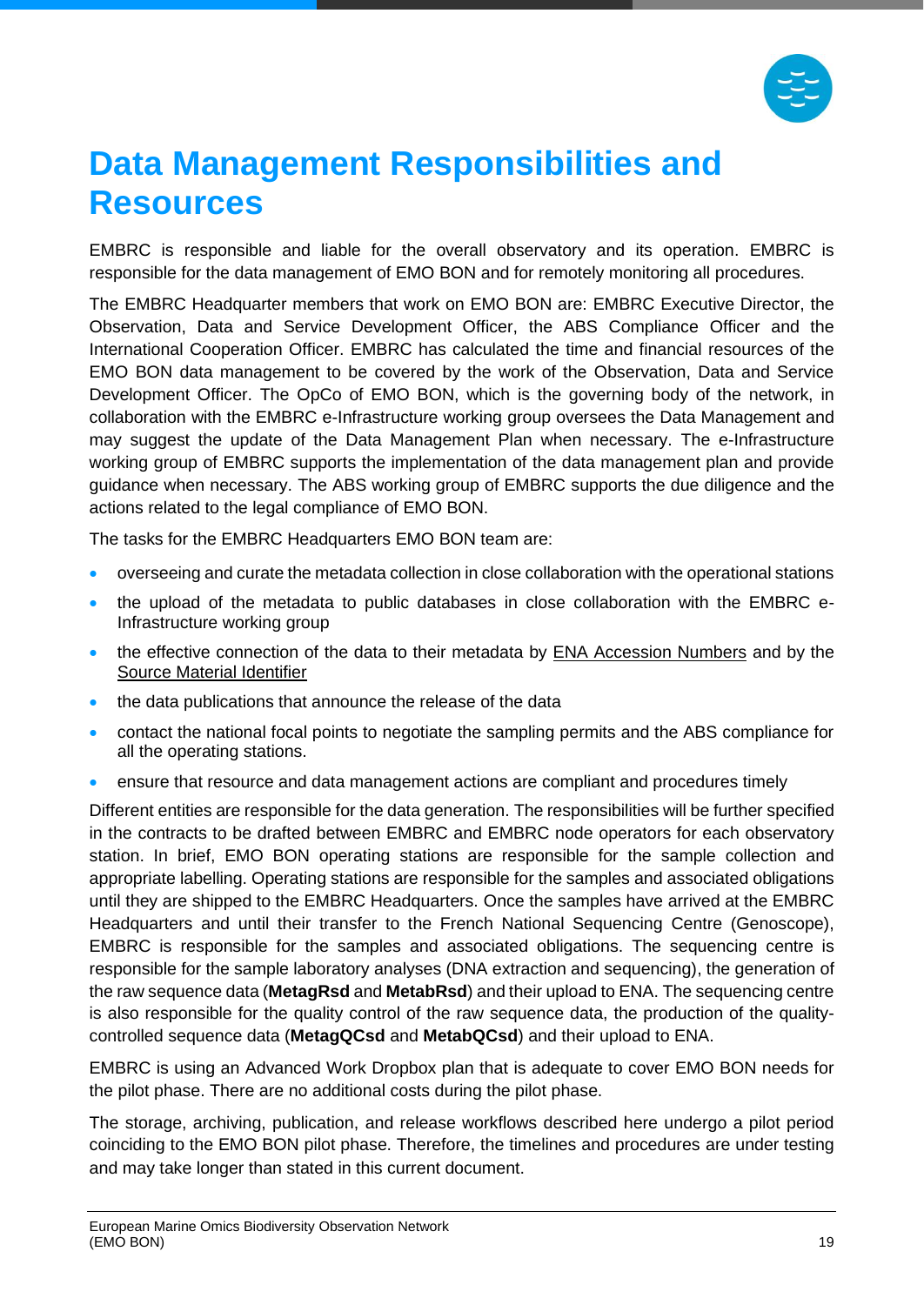

# <span id="page-20-0"></span>**FAIR data principles**

Following "The FAIR Guiding Principles for scientific data management and stewardship" publication (Wilkinson et al., 2016), a large part of the scientific community is investing in making existing and newly produced data follow the four FAIR principles: Findable, Accessible, Interoperable, Reusable. Following FAIR data principles is not only a good practice that promotes research and gives more opportunities in the present but it is also a promise for the future. Findable, Accessible, Interoperable and Reusable data are the only way to access information on the past and present states of environment, predict changes, manage ecosystems and make sustainable decisions in the future.

The EMO BON **Genomic Data** follow the FAIR principles after the 6-month embargo period set upon them. The data and metadata become discoverable by both machines and humans. The procedures and conditions to access the data are clear and available to any user, including machines and humans. EMO BON data and metadata become interoperable for different applications, pipelines, programing languages and humans of various backgrounds. Finally, data and metadata can be used, replicated, transformed and applied to a different setting (The FAIR Cookbook). The following paragraphs summarise how EMO BON data and metadata follow FAIR principles.

### <span id="page-20-1"></span>**Findable**

- *F1. (meta)data are assigned a globally unique and persistent identifier*
- *F2. data are described with rich metadata*
- *F3. metadata clearly and explicitly include the identifier of the data it describes*
- *F4. (meta)data are registered or indexed in a searchable resource*

A unique sample identifier (Source Material Identifier) is created for each sample collected according to the format described in the EMO BON Handbook. The identifier includes coded information on the observatory, the sampling date, the biological community sampled and the replicate number. Therefore, the identifier is unique for each collected sample. The Source Material Identifier is included in the metadata and characterises all the information related to a sample. During laboratory analyses, the identifier is translated to a shorter, only locally unique, Analysis Reference Code for simplicity during laboratory work, it is translated back to the unique identifier once the data are produced. Each Analysis Reference Code corresponds to one sample, hence to one Source Material Identifier. All Analysis Reference Codes, and the Source Material Identifier they correspond to are listed in spreadsheet files that are completed before each batch shipment for analyses and are archived to MDA. The metadata are connected to the **Genomic Data** by the Source Material Identifier and the ENA Accession Number(s) that are assigned to the data upon submission to ENA. The ENA Accession Number(s) are included in the *Post-sequencing Metadata*. Once metadata are submitted to PANGEA, a unique DOI is assigned to each submitted dataset. Similarly, metadata in EuroOBIS and EMODnet Biology get assigned a unique identifier.

EMO BON data are accompanied by rich and rigorous metadata that include, but are not limited to, information on the where, when, and how the samples were collected (*Observatory Metadata* and *Sampling Metadata*). Additional *Complementary (Meta)data* include the environmental variables measured during a sampling event and the methodologies used to collect measure them. Information on the laboratory analyses of the data, such as the DNA extraction method, the yields and the library preparation are collected as *Analysis Metadata*. The quality controlled bioinformatic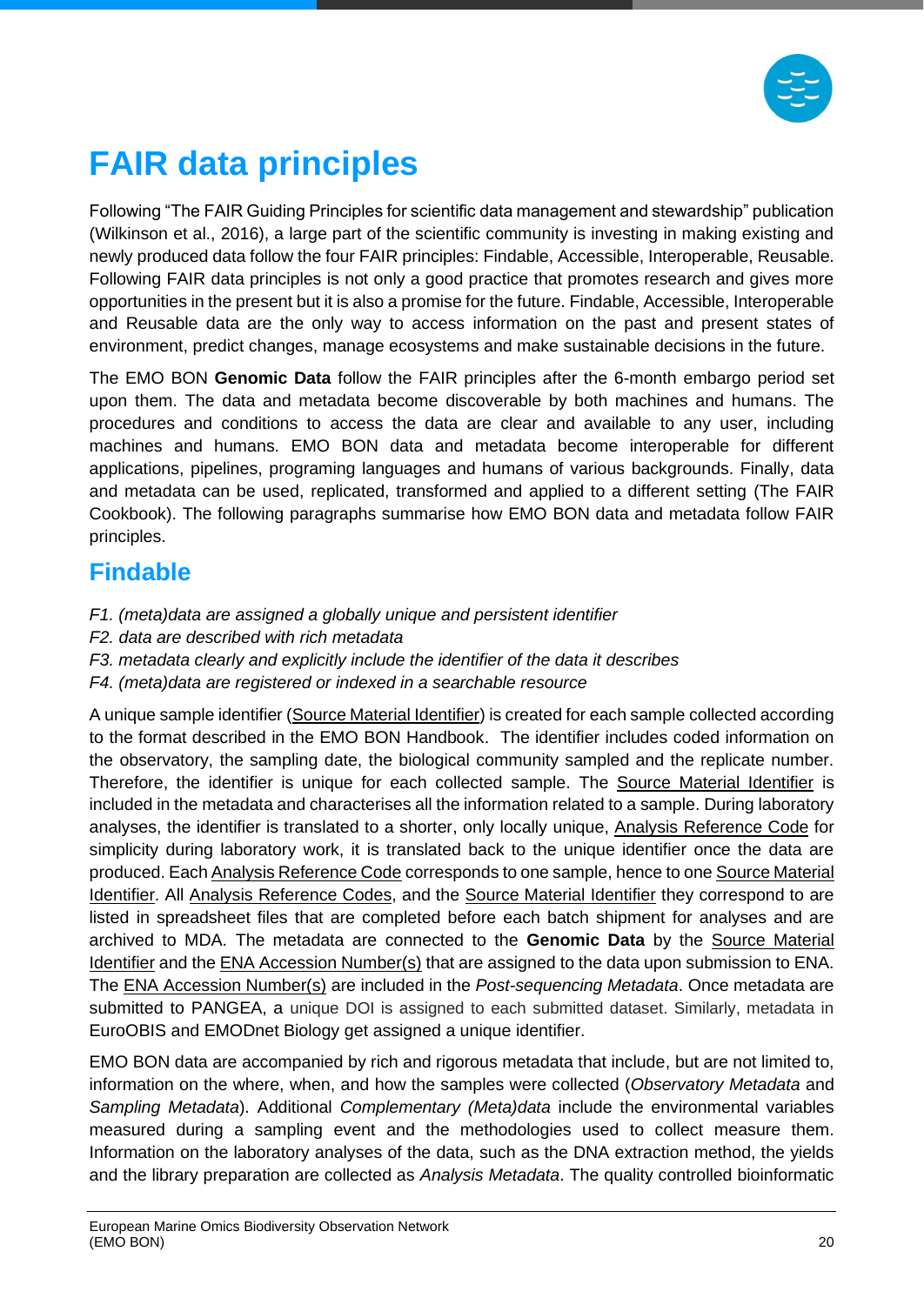

procedures following sequencing to produce the Quality-controlled Sequence Data are documented as *Post-sequencing Metadata*. The Source Material Identifier is included in the metadata records and links together all the information collected as metadata. With the data submission to ENA, the ENA Accession Number(s) are added to the *Post-sequencing Metadata*.

The **Genomic Data** are submitted to ENA. The metadata and the **Occurrence Records** are submitted to searchable open public databases (EuroOBIS, EMODnet Biology, PANGEA). Part of the metadata are also submitted together with the data to ENA. A metadata record is created for each genomic dataset in the open public databases that clearly indicates where the Genomic Data are in ENA.

### <span id="page-21-0"></span>**Accessible**

*A1. (meta)data are retrievable by their identifier using a standardized communications protocol A1.1 the protocol is open, free, and universally implementable* 

*A1.2 the protocol allows for an authentication and authorization procedure, where necessary A2. metadata are accessible, even when the data are no longer available*

EMO BON data and metadata may be retrieved without any specialised protocol or procedure through the online databases. After the 6-month embargo, data are openly available in ENA and can be retrieved following the user-friendly procedures applied by ENA. Metadata are openly available in public databases and can be directly retrieved from there. ENA, as well as metadata public databases, provide easy access to data and good documentation to support the users. In addition, data are accessible directly to machines without manual human involvement. The releases of the data and metadata are also announced in the EMO BON webpage together with instructions on how to access them.

Metadata are stored in open public databases and are accessible for as long as the databases exist. The databases used are online, reliable and function in the long term, thus ensuring that metadata are accessible indefinitely.

### <span id="page-21-1"></span>**Interoperable**

*I1. (meta)data use a formal, accessible, shared, and broadly applicable language for knowledge representation*

- *I2. (meta)data use vocabularies that follow FAIR principles*
- *I3. (meta)data include qualified references to other (meta)data*

Data and metadata are collected, stored, and published in readable forms that are easily converted into text files. **Genomic Data** are organised in fastq files, while **Occurrence Records** and metadata in csv files. The file formats of the data follow the rules and vocabularies of the fastq files. The **Image Data** for the hard substrates are in jpeg files respectively.

Controlled vocabularies and common ontologies are used for the metadata collection and explanations for each field are included in the metadata collection files that are available online. The metadata follow the [MIxS](https://gensc.org/mixs/) checklist from the Genomic Standards Consortium (Yilmaz et al., 2011). The controlled vocabularies and ontologies used for specific metadata fields are described in [Appendix 1](#page-24-0) (Table  $3 - 9$ ).

Data and metadata are cross-referenced. Metadata fields refer to other metadata fields, aiming to provide as much clarity as possible in the information included.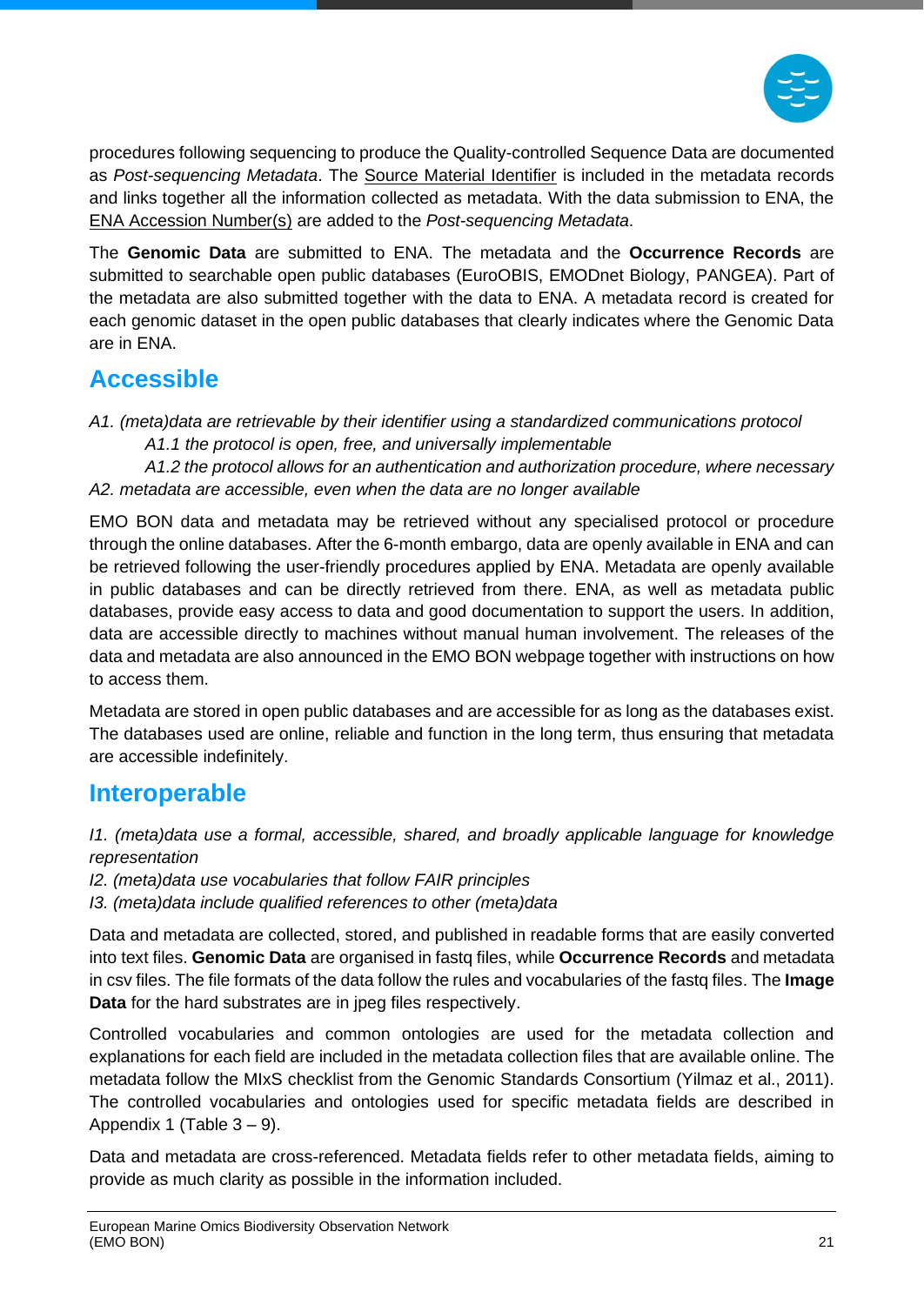

### <span id="page-22-0"></span>**Reusable**

*R1. meta(data) are richly described with a plurality of accurate and relevant attributes* 

*R1.1. (meta)data are released with a clear and accessible data usage license* 

- *R1.2. (meta)data are associated with detailed provenance*
- *R1.3. (meta)data meet domain-relevant community standards*

The metadata follow the MIxS checklist from the Genomic Standards Consortium (Yilmaz et al., 2011). Extra fields have been added that capture details specific to the EMO BON samples and describe their full provenance, including the sampling permits and the ABS required due diligence. **Genomic Data** are released after a 6-month embargo under Creative Commons CC BY licence and are available for usage to any user in the present and future. Metadata are released at 4-month time intervals and become immediately openly available under Creative Commons CC BY licence. Data publications announce the release of the dataset and the related metadata. The releases of the data and metadata are also announced in the EMO BON webpage. Full provenance information is provided by the metadata collection and the stored documentation.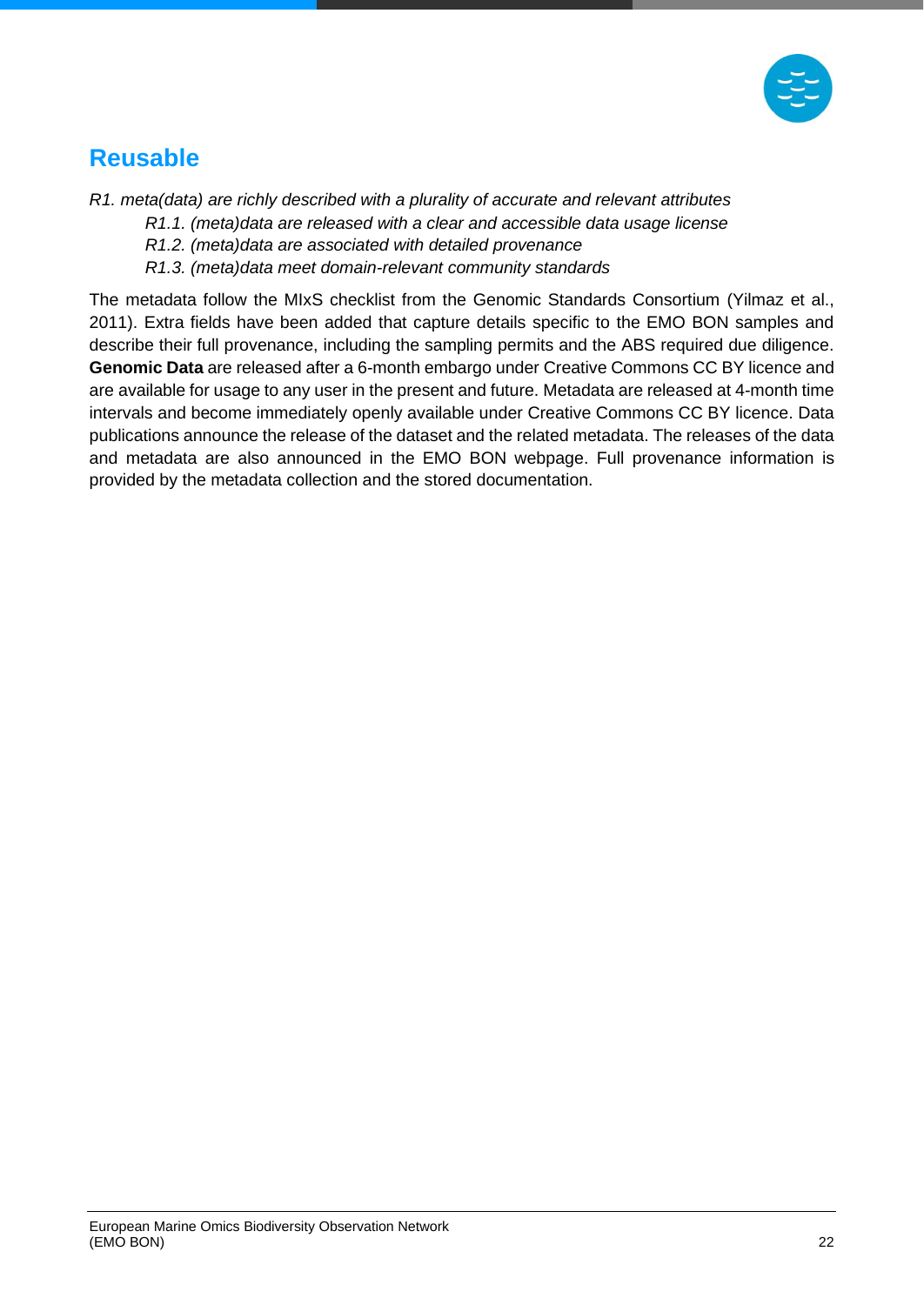

## <span id="page-23-0"></span>**References**

- Santi, I., Casotti, R., Comtet, T., Cunliffe, M., Koulouri, Y., Macheriotou, L., et al. (2021). European Marine Omics Biodiversity Observation Network (EMO BON) Handbook. Paris: Ocean Best Pactices System Repository doi:10.25607/OBP-1653.
- The FAIR Cookbook FAIR Cookb. a Deliv. FAIRplus Proj. (grant Agreem. 802750), funded by IMI Program. a Priv. Partnersh. that Receiv. Support from Eur. Union's Horiz. 2020 Res. Innov. Program. EFPIA Co. Available at: https://fairplus.github.io/the-faircookbook/content/home.html.
- Wilkinson, M. D., Dumontier, M., Aalbersberg, Ij. J., Appleton, G., Axton, M., Baak, A., et al. (2016). Comment: The FAIR Guiding Principles for scientific data management and stewardship. *Sci. Data* 3, 1–9. doi:10.1038/sdata.2016.18.
- Yilmaz, P., Kottmann, R., Field, D., Knight, R., Cole, J. R., Amaral-Zettler, L., et al. (2011). Minimum information about a marker gene sequence (MIMARKS) and minimum information about any (x) sequence (MIxS) specifications. *Nat. Biotechnol.* 29, 415–420. doi:10.1038/nbt.1823.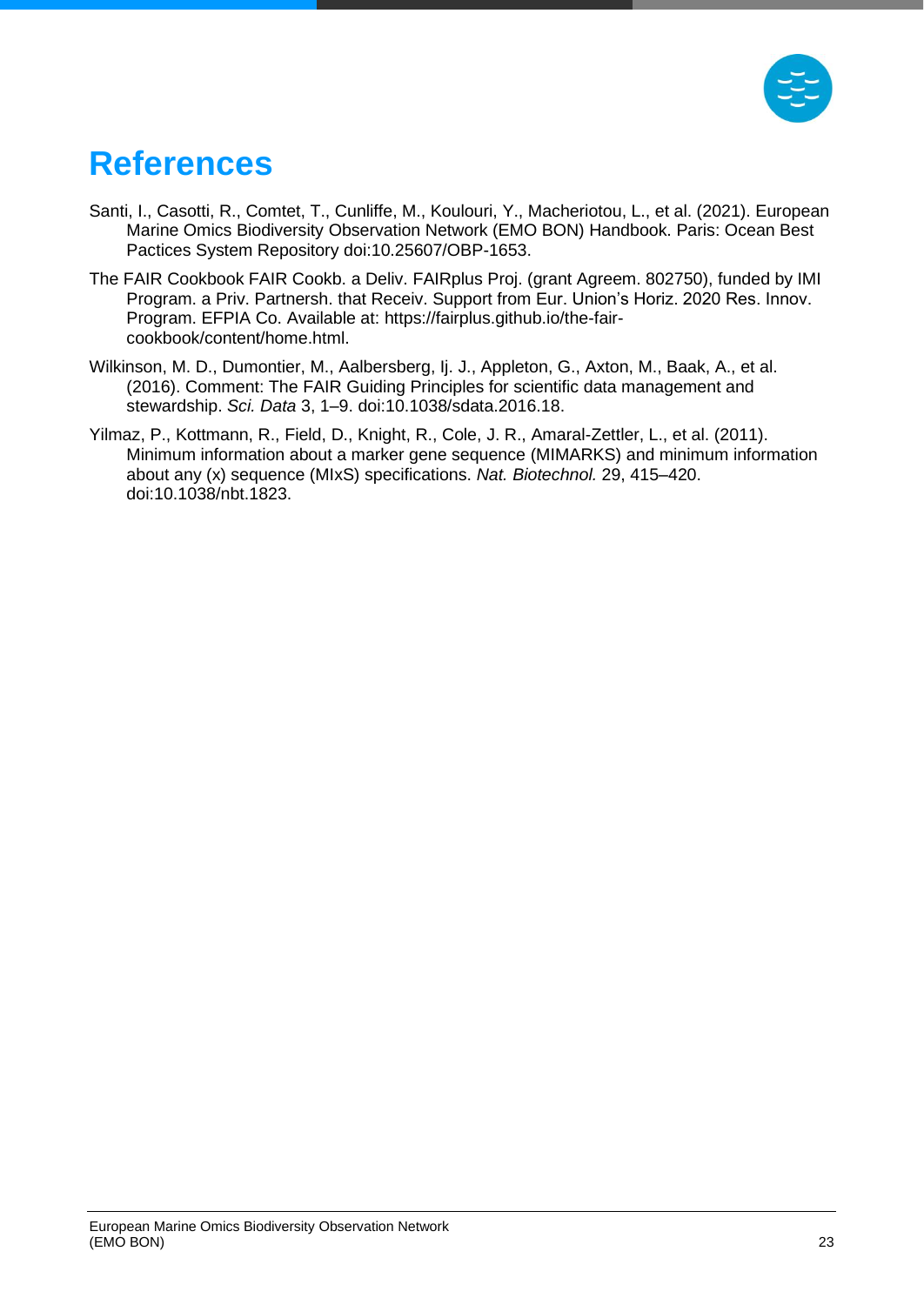

# <span id="page-24-0"></span>**Appendix 1: List of Metadata**

EMO BON metadata, relevant standards and vocabularies are listed in the following tables. Full descriptions of the terms and the structure of the metadata spreadsheet files may be found online: water column<sup>20</sup>, soft substrates<sup>21</sup>.

<span id="page-24-1"></span>**Table 3: List of EMO BON Metadata (Category: Observatory). EMO BON terms are metadata terms that were introduced in this project and are not relevant to any know metadata standards and vocabularies. These terms are useful for different procedures within this network such as the traceability of samples or the recognition of the people and institutions that participate. EMO BON terms were defined during the registration of the observatories or in the EMO BON Handbook or are described in the metadata spreadsheet files.**

| Metadata term                                                                                                    | <b>Relevant standards and vocabularies</b>                      |  |
|------------------------------------------------------------------------------------------------------------------|-----------------------------------------------------------------|--|
| project name                                                                                                     | MIxS checklist v5.0 <sup>22</sup>                               |  |
| geographic location (latitude)                                                                                   | MIxS checklist v5.0                                             |  |
| geographic location (longitude)                                                                                  | MIxS checklist v5.0                                             |  |
| geographic location (country)                                                                                    | MIxS checklist v5.0 & INSDC country list <sup>23</sup>          |  |
| observatory location ocean or sea                                                                                | Marine Regions <sup>24</sup>                                    |  |
| observatory regional location                                                                                    | Marine Regions                                                  |  |
| observatory local location                                                                                       | Marine Regions                                                  |  |
| environment (biome)                                                                                              | MIxS checklist v5.0 & Environment Ontology (ENVO) <sup>25</sup> |  |
| environment (feature)                                                                                            | MIxS checklist v5.0 & Environment Ontology (ENVO)               |  |
| environmental package                                                                                            | MIxS checklist v5.0                                             |  |
| total depth of water column                                                                                      | MIxS checklist v5.0                                             |  |
| site distance from shore                                                                                         | <b>EMO BON term</b>                                             |  |
| organization of the observatory station                                                                          | <b>EMO BON term</b>                                             |  |
| country of the organization of the observatory station                                                           | <b>INSDC</b> country list                                       |  |
| EDMO id of the operating organization                                                                            | European Directory of Marine Organizations (EDMO) <sup>26</sup> |  |
| observatory id                                                                                                   | <b>EMO BON term</b>                                             |  |
| water column sampling site id a                                                                                  | <b>EMO BON term</b>                                             |  |
| soft substrate sampling site id b                                                                                | <b>EMO BON term</b>                                             |  |
| extra sampling site information                                                                                  | <b>EMO BON term</b>                                             |  |
| contact person name                                                                                              | <b>EMO BON term</b>                                             |  |
| contact person email                                                                                             | <b>EMO BON term</b>                                             |  |
| contact person orcid                                                                                             | <b>EMO BON term</b>                                             |  |
| sediment type b                                                                                                  | MIxS checklist v5.0                                             |  |
| <sup>a</sup> Only in the water column habitat metadata; <sup>b</sup> Only in the soft substrate habitat metadata |                                                                 |  |

<sup>20</sup> EMO BON water column metadata online spreadsheet:

<https://docs.google.com/spreadsheets/d/1GWW5RN1veOZTQ1tynGtzuIpTAMyNmTygi15pvyKHucI/edit#gid=0> <sup>21</sup> EMO BON soft substrate metadata online spreadsheet:

<https://docs.google.com/spreadsheets/d/1iJsDXpP3AULxTnU5l7tJHPODR6U7IgDfjnxkndNUzcg/edit#gid=0> <sup>22</sup> MIxS chelist v5.0:<https://gensc.org/mixs/>

<sup>&</sup>lt;sup>23</sup> INSDC country list:<http://insdc.org/country.html>

<sup>&</sup>lt;sup>24</sup> Marine Regions:<https://www.marineregions.org/>

<sup>&</sup>lt;sup>25</sup> Environment Ontology (ENVO):<http://www.ontobee.org/ontology/ENVO>

<sup>&</sup>lt;sup>26</sup> European Directory of Marine Organizations (EDMO): https://edmo.seadatanet.org/search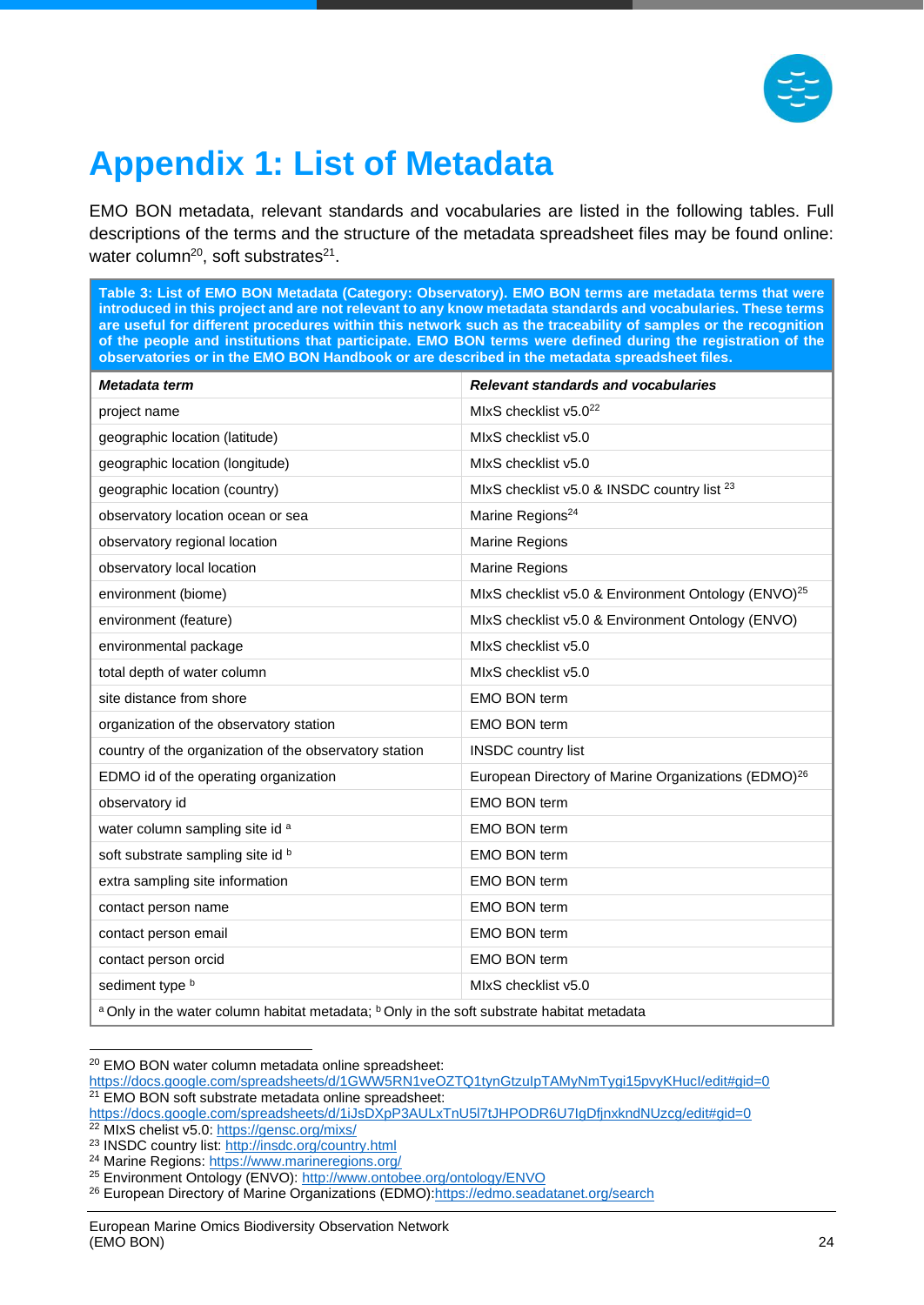

**Table 4: List of EMO BON Metadata (Category: Sampling). EMO BON terms are metadata terms that were included in this project and are not relevant to any know metadata standards and vocabularies. These terms are useful for different procedures within this network such as the traceability of samples or the recognition of the people and institutions that participate. EMO BON terms were defined during the registration of the observatories or in the EMO BON Handbook or are described in the metadata spreadsheet files.**

| Metadata term                                                   | Relevant standards and vocabularies               |  |
|-----------------------------------------------------------------|---------------------------------------------------|--|
| source material identifiers                                     | MIxS checklist v5.0 & EMO BON term                |  |
| investigation type                                              | MIxS checklist v5.0                               |  |
| environment (material)                                          | MIxS checklist v5.0 & Environment Ontology (ENVO) |  |
| collection date                                                 | MIxS checklist v5.0                               |  |
| sampling event                                                  | <b>EMO BON term</b>                               |  |
| sampled by person (name)                                        | <b>EMO BON term</b>                               |  |
| sampled by person orcid                                         | <b>EMO BON term</b>                               |  |
| tidal stage                                                     | MIxS checklist v5.0                               |  |
| geographic location (depth)                                     | MIxS checklist v5.0                               |  |
| amount or size of sample collected                              | MIxS checklist v5.0                               |  |
| time to filtration <sup>a</sup>                                 | <b>EMO BON term</b>                               |  |
| size fraction selected a                                        | MIxS checklist v5.0                               |  |
| size-fraction lower threshold                                   | MIxS checklist v5.0                               |  |
| size-fraction upper threshold                                   | MIxS checklist v5.0                               |  |
| membrane filter cut <sup>a</sup>                                | <b>EMO BON term</b>                               |  |
| sample collection device or method                              | MIxS checklist v5.0                               |  |
| sample material processing                                      | MIxS checklist v5.0                               |  |
| sample material processing deviations                           | <b>EMO BON term</b>                               |  |
| sample storage duration                                         | MIxS checklist v5.0                               |  |
| sample deposit date                                             | <b>EMO BON term</b>                               |  |
| sample storage location                                         | MIxS checklist v5.0                               |  |
| sample storage temperature                                      | MIxS checklist v5.0                               |  |
| other person who contributed to the sample collection<br>(name) | <b>EMO BON term</b>                               |  |
| other person who contributed to the sample collection<br>orcid  | <b>EMO BON term</b>                               |  |
| person responsible for storage (name)                           | <b>EMO BON term</b>                               |  |
| person responsible for storage orcid                            | <b>EMO BON term</b>                               |  |
| sample shipment date                                            | <b>EMO BON term</b>                               |  |
| <sup>a</sup> Only in the water column habitat metadata          |                                                   |  |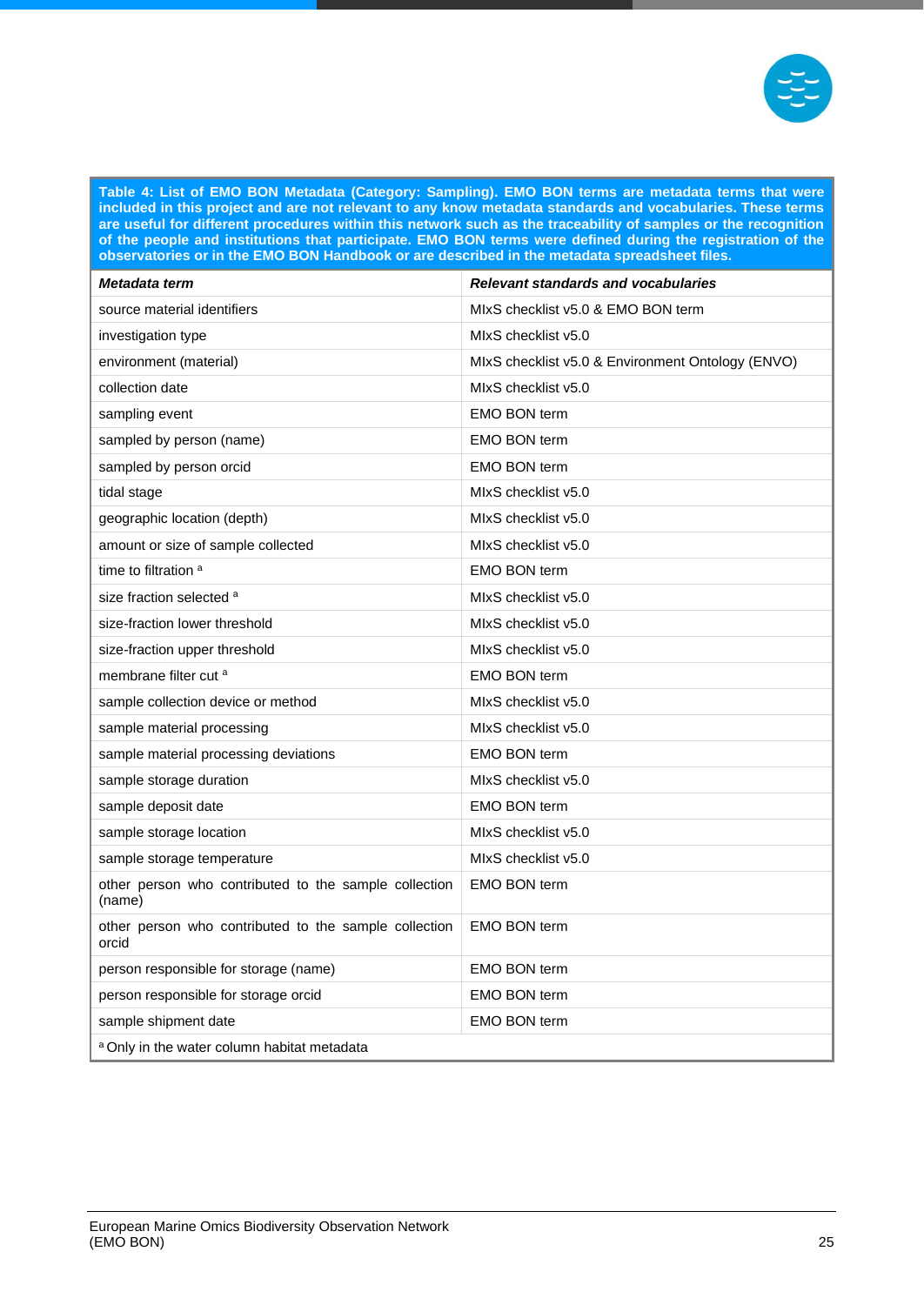

<span id="page-26-0"></span>**Table 5: List of EMO BON Complementary (Meta)Data. EMO BON terms are metadata terms that were included in this project and are not relevant to any know metadata standards and vocabularies. These terms are useful for different procedures within this network such as the traceability of samples or the recognition of the people and institutions that participate. EMO BON terms were defined during the registration of the observatories or in the EMO BON Handbook or are described in the metadata spreadsheet files.**

| (Meta)Data term                    | <b>Relevant standards and vocabularies</b>    |
|------------------------------------|-----------------------------------------------|
| chlorophyll *                      | MIxS checklist v5.0 & EOV                     |
| chlorophyll method                 | EMO BON term & Darwin Core term <sup>27</sup> |
| sea surface temperature * 1        | MIxS checklist v5.0 & EOV                     |
| sea surface temperature method     | EMO BON term & Darwin Core term               |
| sea subsurface temperature *       | MIxS checklist v5.0 & EOV                     |
| sea subsurface temperature method  | EMO BON term & Darwin Core term               |
| sea surface salinity *             | MIxS checklist v5.0 & EOV                     |
| sea surface salinity method        | EMO BON term & Darwin Core term               |
| sea subsurface salinity *          | MIxS checklist v5.0 & EOV                     |
| sea subsurface salinity method     | <b>EMO BON term &amp; Darwin Core term</b>    |
| alkalinity                         | MIxS checklist v5.0                           |
| alkalinity method                  | EMO BON term & Darwin Core term               |
| ammonium                           | MIxS checklist v5.0                           |
| ammonium method                    | EMO BON term & Darwin Core term               |
| atmospheric data                   | MIxS checklist v5.0                           |
| bacterial carbon production        | MIxS checklist v5.0                           |
| bacterial carbon production method | <b>EMO BON term &amp; Darwin Core term</b>    |
| bacterial production <sup>a</sup>  | MIxS checklist v5.0                           |
| bacterial production method a      | <b>EMO BON term &amp; Darwin Core term</b>    |
| bacterial respiration              | MIxS checklist v5.0                           |
| bacterial respiration method       | EMO BON term & Darwin Core term               |
| biomass                            | MIxS checklist v5.0                           |
| biomass method                     | EMO BON term & Darwin Core term               |
| chemical administration            | MIxS checklist v5.0                           |
| conductivity <sup>a</sup>          | MIxS checklist v5.0                           |
| conductivity method <sup>a</sup>   | EMO BON term & Darwin Core term               |
| density <sup>a</sup>               | MIxS checklist v5.0                           |
| density method <sup>a</sup>        | EMO BON term & Darwin Core term               |
| dissolved carbon dioxide           | MIxS checklist v5.0                           |
| dissolved carbon dioxide method    | EMO BON term & Darwin Core term               |
| dissolved hydrogen                 | MIxS checklist v5.0                           |
| dissolved hydrogen method          | EMO BON term & Darwin Core term               |
| dissolved inorganic carbon         | MIxS checklist v5.0                           |
| dissolved inorganic carbon method  | EMO BON term & Darwin Core term               |

<sup>&</sup>lt;sup>27</sup> Darwin Core terms: [https://dwc.tdwg.org/list/#dwc\\_measurementMethod](https://dwc.tdwg.org/list/#dwc_measurementMethod)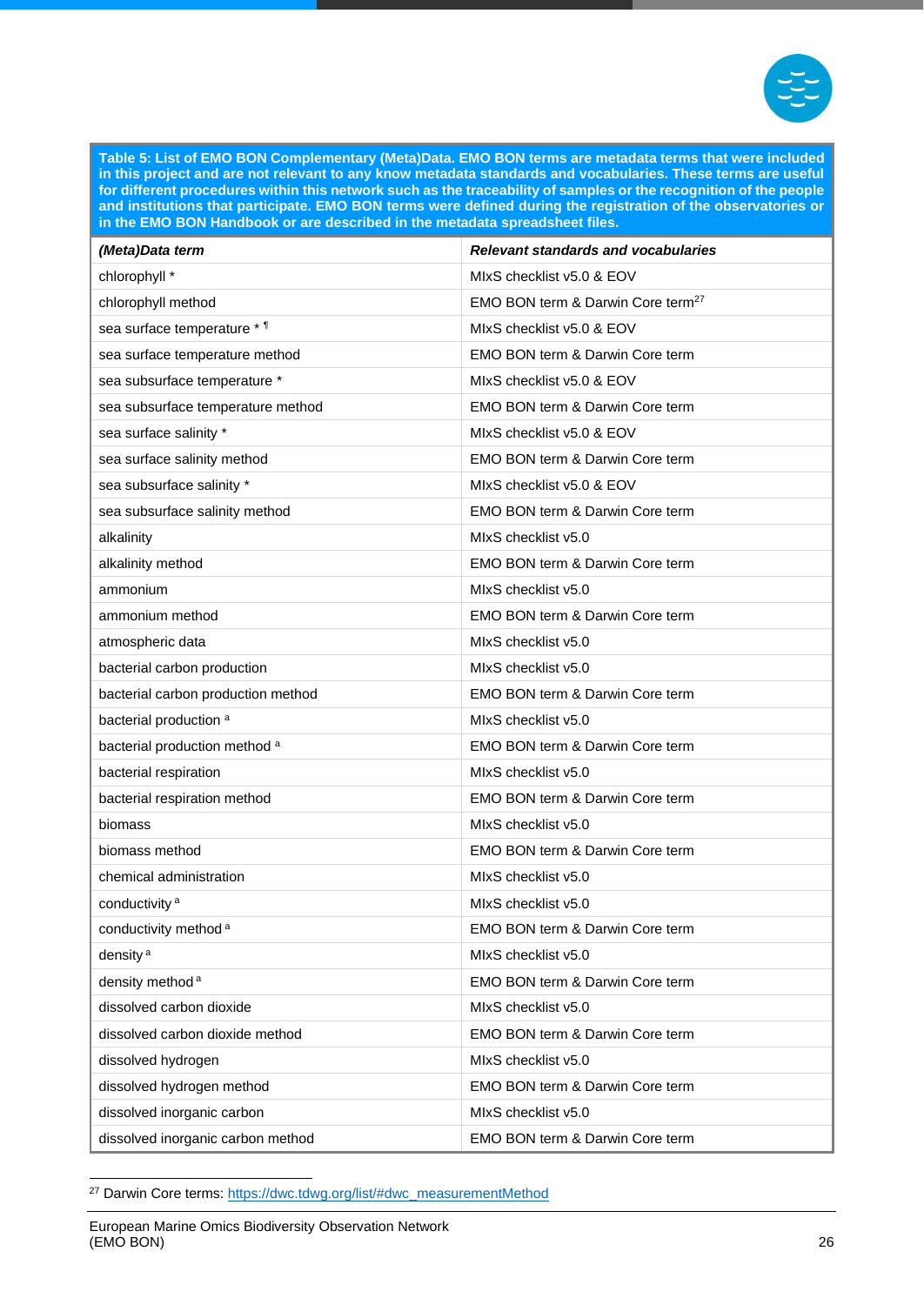

| dissolved organic carbon            | MIxS checklist v5.0             |
|-------------------------------------|---------------------------------|
| dissolved organic carbon method     | EMO BON term & Darwin Core term |
| dissolved organic nitrogen          | MIxS checklist v5.0             |
| dissolved organic nitrogen method   | EMO BON term & Darwin Core term |
| downward PAR <sup>a</sup>           | MIxS checklist v5.0             |
| downward PAR method <sup>a</sup>    | EMO BON term & Darwin Core term |
| light intensity <sup>a</sup>        | MIxS checklist v5.0             |
| light intensity method <sup>a</sup> | EMO BON term & Darwin Core term |
| dissolved oxygen                    | MIxS checklist v5.0             |
| dissolved oxygen method             | EMO BON term & Darwin Core term |
| magnesium <sup>b</sup>              | MIxS checklist v5.0             |
| magnesium method b                  | EMO BON term & Darwin Core term |
| methane <sup>b</sup>                | MIxS checklist v5.0             |
| methane method b                    | EMO BON term & Darwin Core term |
| n-alkanes                           | MIxS checklist v5.0             |
| n-alkanes method                    | EMO BON term & Darwin Core term |
| nitrate                             | MIxS checklist v5.0             |
| nitrate method                      | EMO BON term & Darwin Core term |
| nitrite                             | MIxS checklist v5.0             |
| nitrite method                      | EMO BON term & Darwin Core term |
| organic carbon                      | MIxS checklist v5.0             |
| organic carbon method               | EMO BON term & Darwin Core term |
| organic matter                      | MIxS checklist v5.0             |
| organic matter method               | EMO BON term & Darwin Core term |
| organic nitrogen                    | MIxS checklist v5.0             |
| organic nitrogen method             | EMO BON term & Darwin Core term |
| organism count                      | MIxS checklist v5.0             |
| organism count method               | EMO BON term & Darwin Core term |
| oxygenation status of sample b      | MIxS checklist v5.0             |
| pH <sup>1</sup>                     | MIxS checklist v5.0             |
| pH method                           | EMO BON term & Darwin Core term |
| particulate organic carbon          | MIxS checklist v5.0             |
| particulate organic carbon method   | EMO BON term & Darwin Core term |
| particulate organic nitrogen        | MIxS checklist v5.0             |
| particulate organic nitrogen method | EMO BON term & Darwin Core term |
| particle classification b           | MIxS checklist v5.0             |
| perturbation                        | MIxS checklist v5.0             |
| petroleum hydrocarbon               | MIxS checklist v5.0             |
| petroleum hydrocarbon method        | EMO BON term & Darwin Core term |
| phaeopigments                       | MIxS checklist v5.0             |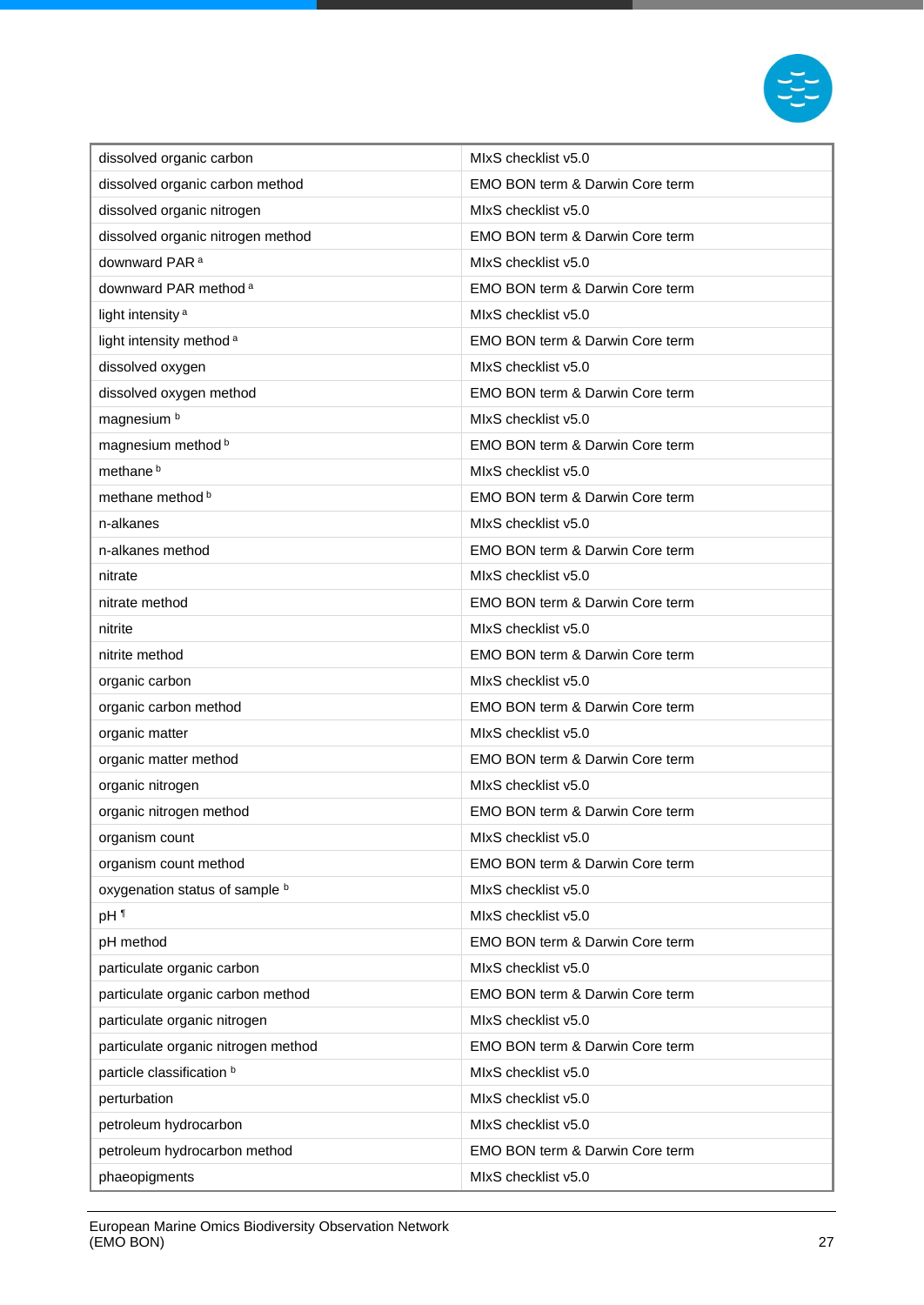

| phaeopigments method                                                                                                                                                                                                           | <b>EMO BON term &amp; Darwin Core term</b> |
|--------------------------------------------------------------------------------------------------------------------------------------------------------------------------------------------------------------------------------|--------------------------------------------|
| phosphate                                                                                                                                                                                                                      | MIxS checklist v5.0                        |
| phosphate method                                                                                                                                                                                                               | EMO BON term & Darwin Core term            |
| pigments                                                                                                                                                                                                                       | MIxS checklist v5.0                        |
| pigments method                                                                                                                                                                                                                | EMO BON term & Darwin Core term            |
| porosity b                                                                                                                                                                                                                     | MIxS checklist v5.0                        |
| pressure                                                                                                                                                                                                                       | MIxS checklist v5.0                        |
| pressure method                                                                                                                                                                                                                | EMO BON term & Darwin Core term            |
| primary production                                                                                                                                                                                                             | MIxS checklist v5.0                        |
| primary production method                                                                                                                                                                                                      | EMO BON term & Darwin Core term            |
| redox potential 1                                                                                                                                                                                                              | MIxS checklist v5.0                        |
| redox potential method                                                                                                                                                                                                         | EMO BON term & Darwin Core term            |
| sediment temperature at the top 0-5 cm 1 b                                                                                                                                                                                     | <b>EMO BON term</b>                        |
| sediment temperature at the top 0-5 cm method b                                                                                                                                                                                | EMO BON term & Darwin Core term            |
| silicate                                                                                                                                                                                                                       | MIxS checklist v5.0                        |
| silicate method                                                                                                                                                                                                                | EMO BON term & Darwin Core term            |
| sulfate                                                                                                                                                                                                                        | MIxS checklist v5.0                        |
| sulfate method                                                                                                                                                                                                                 | EMO BON term & Darwin Core term            |
| sulfide                                                                                                                                                                                                                        | MIxS checklist v5.0                        |
| sulfide method                                                                                                                                                                                                                 | EMO BON term & Darwin Core term            |
| total carbon                                                                                                                                                                                                                   | MIxS checklist v5.0                        |
| total carbon method                                                                                                                                                                                                            | EMO BON term & Darwin Core term            |
| total dissolved nitrogen                                                                                                                                                                                                       | MIxS checklist v5.0                        |
| total inorganic nitrogen                                                                                                                                                                                                       | MIxS checklist v5.0                        |
| total nitrogen concentration                                                                                                                                                                                                   | MIxS checklist v5.0                        |
| total nitrogen concentration method                                                                                                                                                                                            | EMO BON term & Darwin Core term            |
| total particulate carbon                                                                                                                                                                                                       | MIxS checklist v5.0                        |
| total particulate carbon method                                                                                                                                                                                                | EMO BON term & Darwin Core term            |
| total phosphorus                                                                                                                                                                                                               | MIxS checklist v5.0                        |
| total phosphorus method                                                                                                                                                                                                        | EMO BON term & Darwin Core term            |
| turbidity <sup>a</sup>                                                                                                                                                                                                         | MIxS checklist v5.0                        |
| water content b                                                                                                                                                                                                                | MIxS checklist v5.0                        |
| water current                                                                                                                                                                                                                  | MIxS checklist v5.0                        |
| water current method                                                                                                                                                                                                           | EMO BON term & Darwin Core term            |
| miscellaneous parameter                                                                                                                                                                                                        | MIxS checklist v5.0                        |
| miscellaneous parameter method                                                                                                                                                                                                 | EMO BON term & Darwin Core term            |
| * Mandatory variable for water column habitat; <sup>1</sup> Mandatory variable for soft substrate habitat; <sup>a</sup> Only in the water<br>column habitat metadata; <sup>b</sup> Only in the soft substrate habitat metadata |                                            |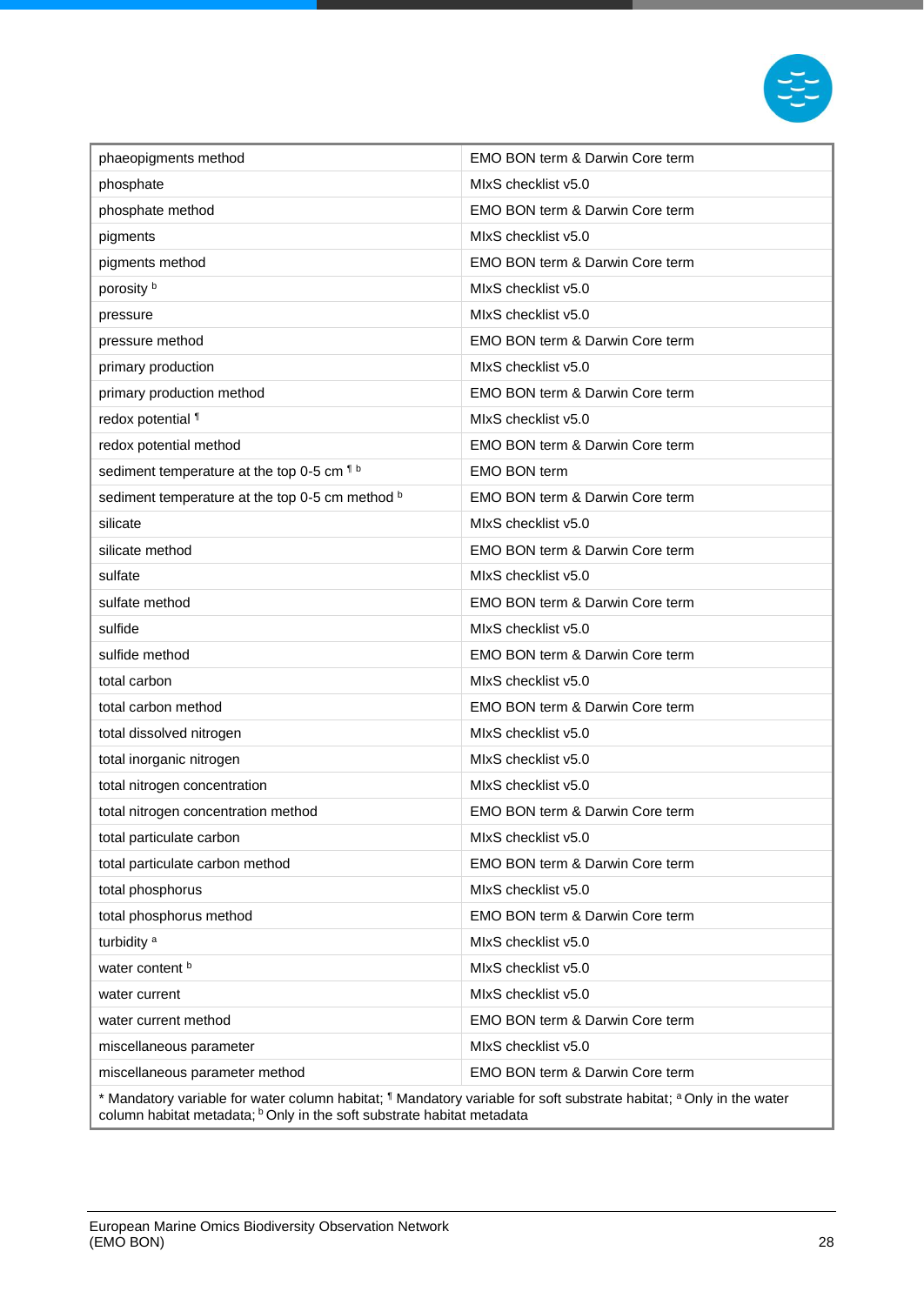

**Table 6: List of EMO BON Metadata (Category: Analysis). EMO BON terms are metadata terms that were included in this project and are not relevant to any know metadata standards and vocabularies. These terms are useful for different procedures within this network such as the traceability of samples or the recognition of the people and institutions that participate. EMO BON terms were defined during the registration of the observatories or in the EMO BON Handbook or are described in the metadata spreadsheet files.**

| source material identifiers analysis       | <b>EMO BON term</b> |
|--------------------------------------------|---------------------|
| nucleic acid extraction                    | MIxS checklist v5.0 |
| nucleic acid amplification                 | MIxS checklist v5.0 |
| library size                               | MIxS checklist v5.0 |
| library reads sequenced                    | MIxS checklist v5.0 |
| library layout                             | MIxS checklist v5.0 |
| library vector                             | MIxS checklist v5.0 |
| library screening strategy                 | MIxS checklist v5.0 |
| target gene                                | MIxS checklist v5.0 |
| target subfragment                         | MIxS checklist v5.0 |
| pcr primers                                | MIxS checklist v5.0 |
| multiplex identifiers                      | MIxS checklist v5.0 |
| adapters                                   | MIxS checklist v5.0 |
| pcr conditions                             | MIxS checklist v5.0 |
| sequencing method                          | MIxS checklist v5.0 |
| whole genome amplification approach        | MIxS checklist v5.0 |
| whole genome amplification kit             | MIxS checklist v5.0 |
| sample volume or weight for DNA extraction | MIxS checklist v5.0 |
| dna concentration after extraction         | <b>EMO BON term</b> |
| dna concentration after extraction method  | <b>EMO BON term</b> |
| sample arrival date                        | <b>EMO BON term</b> |
| reference code sequencing centre           | <b>EMO BON term</b> |
| analysis                                   | <b>EMO BON term</b> |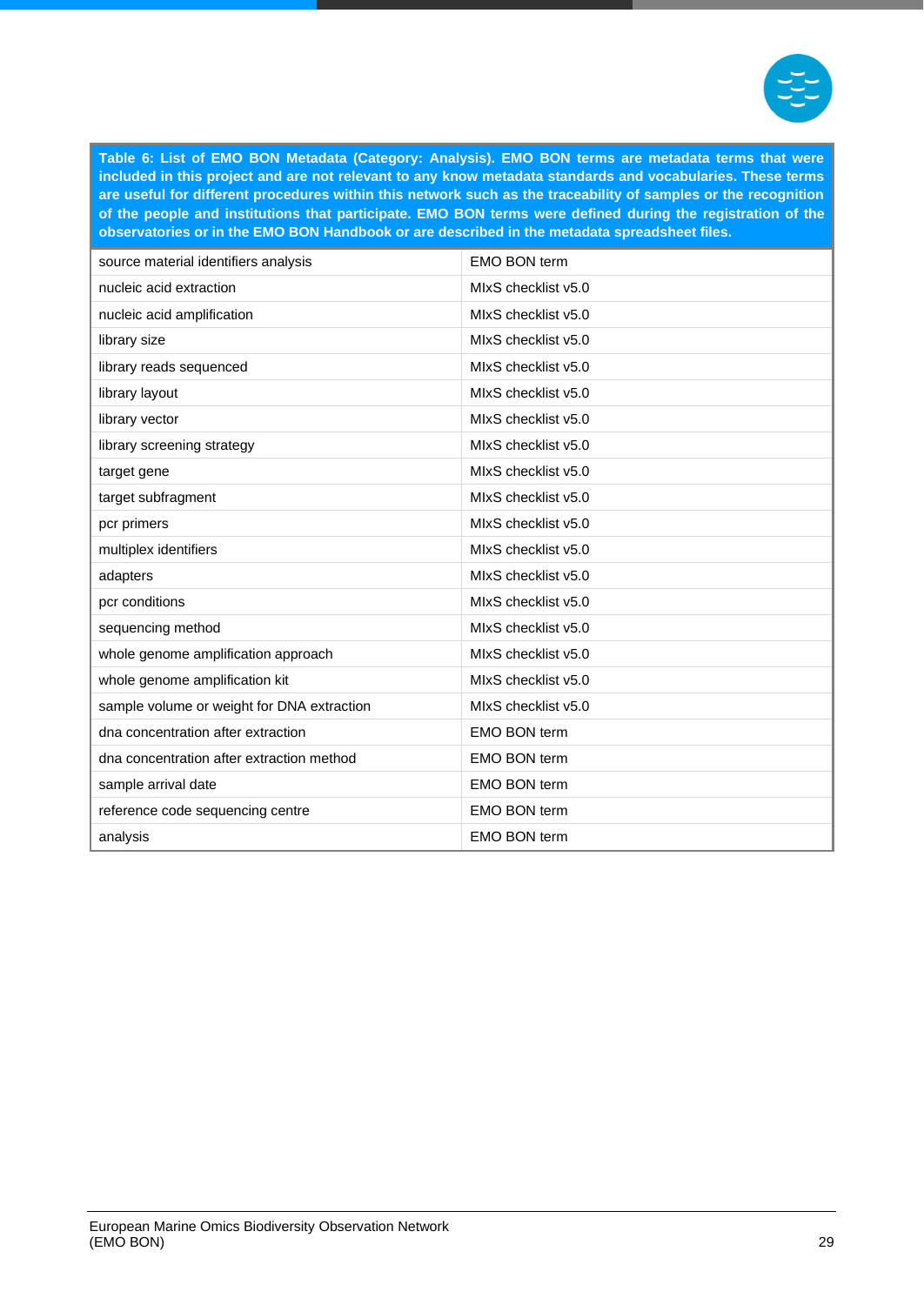

<span id="page-30-0"></span>**Table 7: List of EMO BON Metadata (Category: Post-sequencing). EMO BON terms are metadata terms that were included in this project and are not relevant to any know metadata standards and vocabularies. These terms are useful for different procedures within this network such as the traceability of samples or the recognition of the people and institutions that participate. EMO BON terms were defined during the registration of the observatories or in the EMO BON Handbook or are described in the metadata spreadsheet files.**

| sequence quality check                                                           | MIxS checklist v5.0 |
|----------------------------------------------------------------------------------|---------------------|
| chimera check                                                                    | MIxS checklist v5.0 |
| 16S recovered                                                                    | MIxS checklist v5.0 |
| 16S recovery software                                                            | MIxS checklist v5.0 |
| number of standard tRNAs extracted                                               | MIxS checklist v5.0 |
| tRNA extraction software                                                         | MIxS checklist v5.0 |
| completeness approach                                                            | MIxS checklist v5.0 |
| contamination score                                                              | MIxS checklist v5.0 |
| contamination screening input                                                    | MIxS checklist v5.0 |
| contamination screening parameters                                               | MIxS checklist v5.0 |
| decontamination software                                                         | MIxS checklist v5.0 |
| binning parameters                                                               | MIxS checklist v5.0 |
| binning software                                                                 | MIxS checklist v5.0 |
| reassembly post binning                                                          | MIxS checklist v5.0 |
| (Metagenome-Assembled Genomes)<br>MAG<br>coverage<br>software                    | MIxS checklist v5.0 |
| taxonomic identity marker                                                        | MIxS checklist v5.0 |
| assembly name                                                                    | MIxS checklist v5.0 |
| assembly quality                                                                 | MIxS checklist v5.0 |
| assembly software                                                                | MIxS checklist v5.0 |
| annotation                                                                       | MIxS checklist v5.0 |
| relevant electronic resources for the sequencing work                            | <b>EMO BON term</b> |
| relevant electronic resources for the post-sequencing<br>work                    | <b>EMO BON term</b> |
| relevant<br>standard<br>operating<br>procedures<br>for<br>the<br>sequencing work | <b>EMO BON term</b> |
| relevant standard operating procedures for the post-<br>sequencing work          | <b>EMO BON term</b> |
| number of contigs                                                                | MIxS checklist v5.0 |
| number of reads                                                                  | MIxS checklist v5.0 |
| reference database(s)                                                            | MIxS checklist v5.0 |
| similarity search method                                                         | MIxS checklist v5.0 |
| taxonomic classification                                                         | MIxS checklist v5.0 |
| completeness score                                                               | MIxS checklist v5.0 |
| completeness software                                                            | MIxS checklist v5.0 |
| sample accession number                                                          | MIxS checklist v5.0 |
| raw reads accession number                                                       | MIxS checklist v5.0 |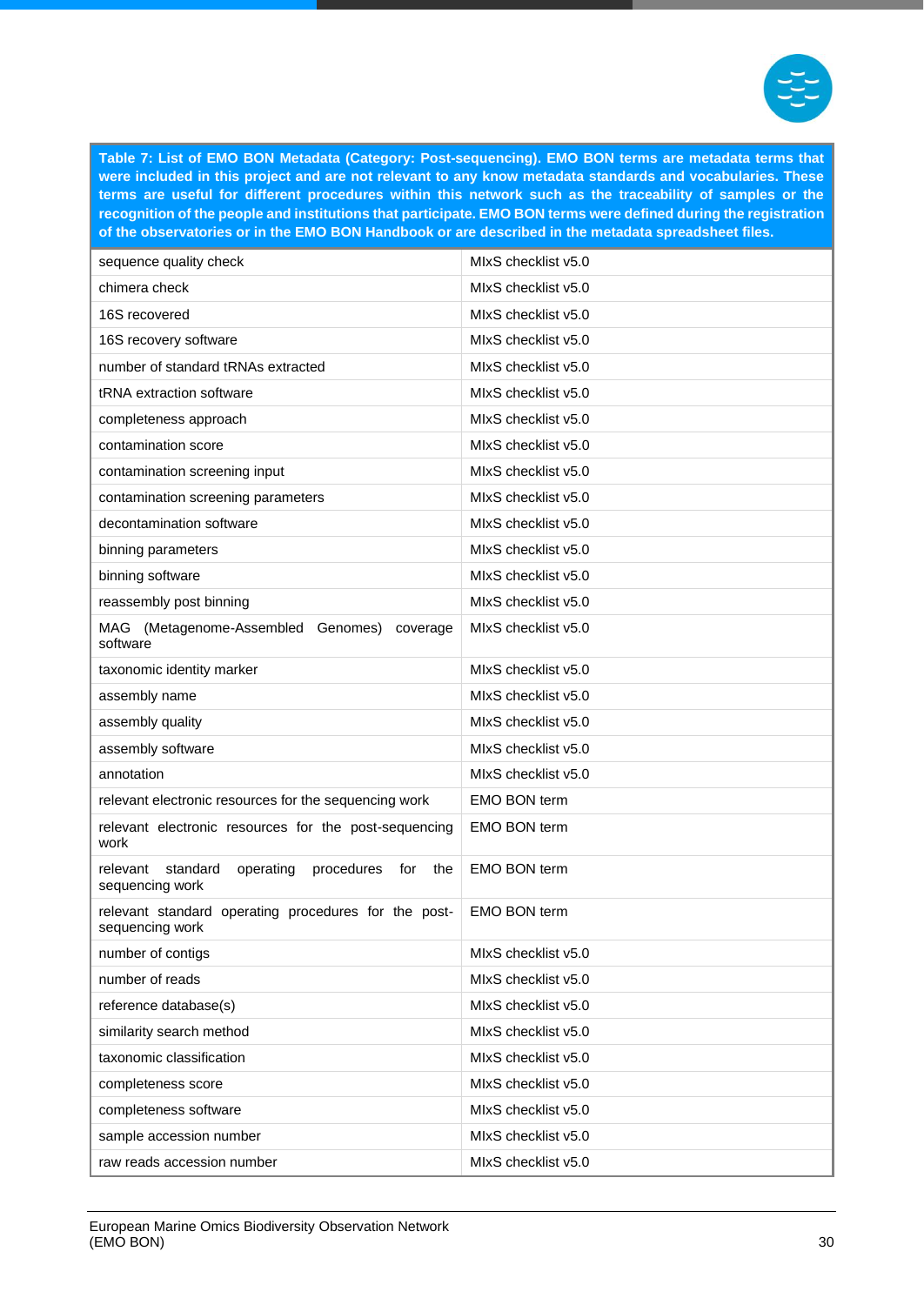

# <span id="page-31-0"></span>**Appendix 2: Samples Summary**



*Figure 2: Diagram summarizing the WaSOP1 procedures, the samples collected, and the destination of the samples after collection, according to the EMO BON Handbook.*